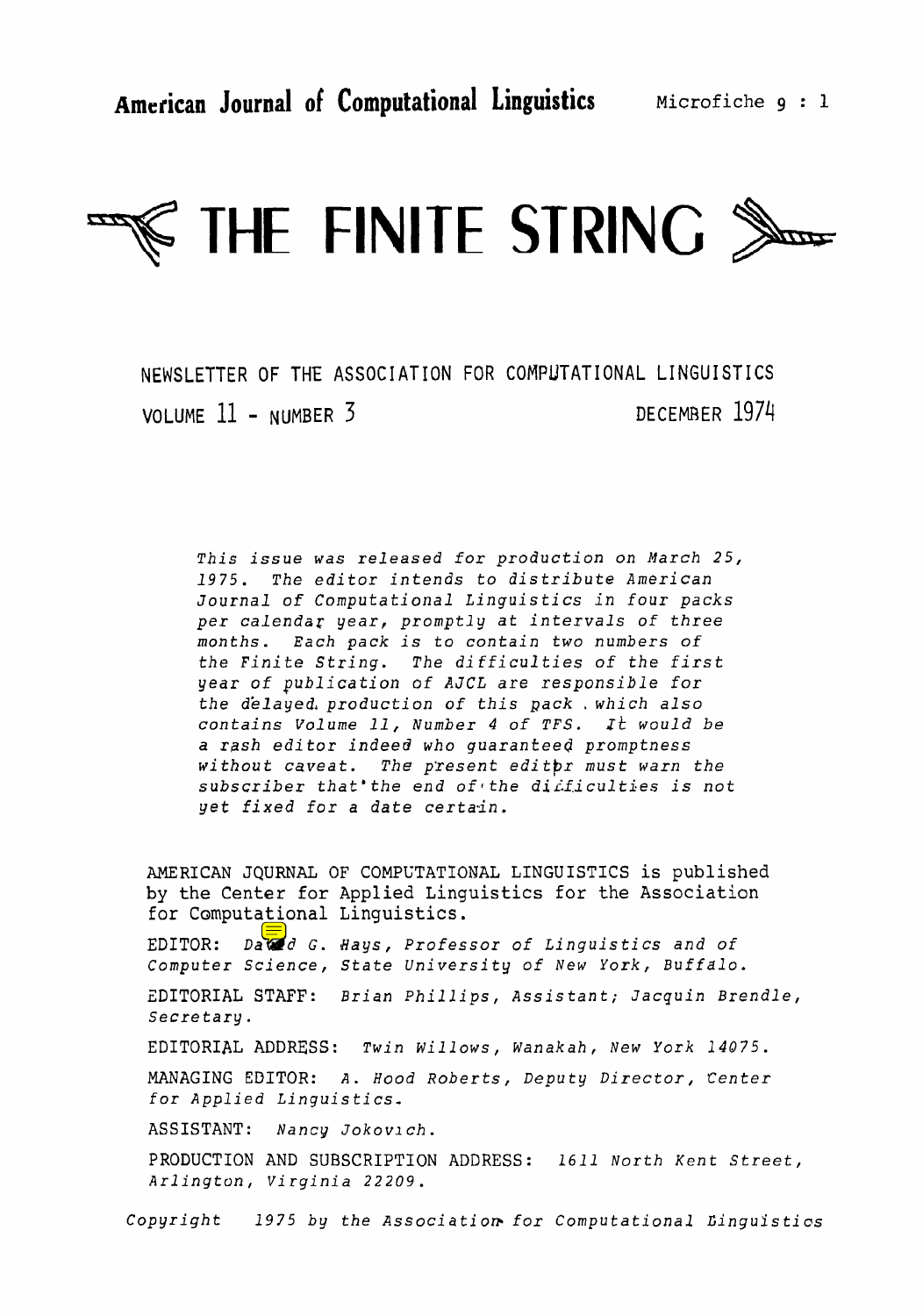### TABLE OF CONTENTS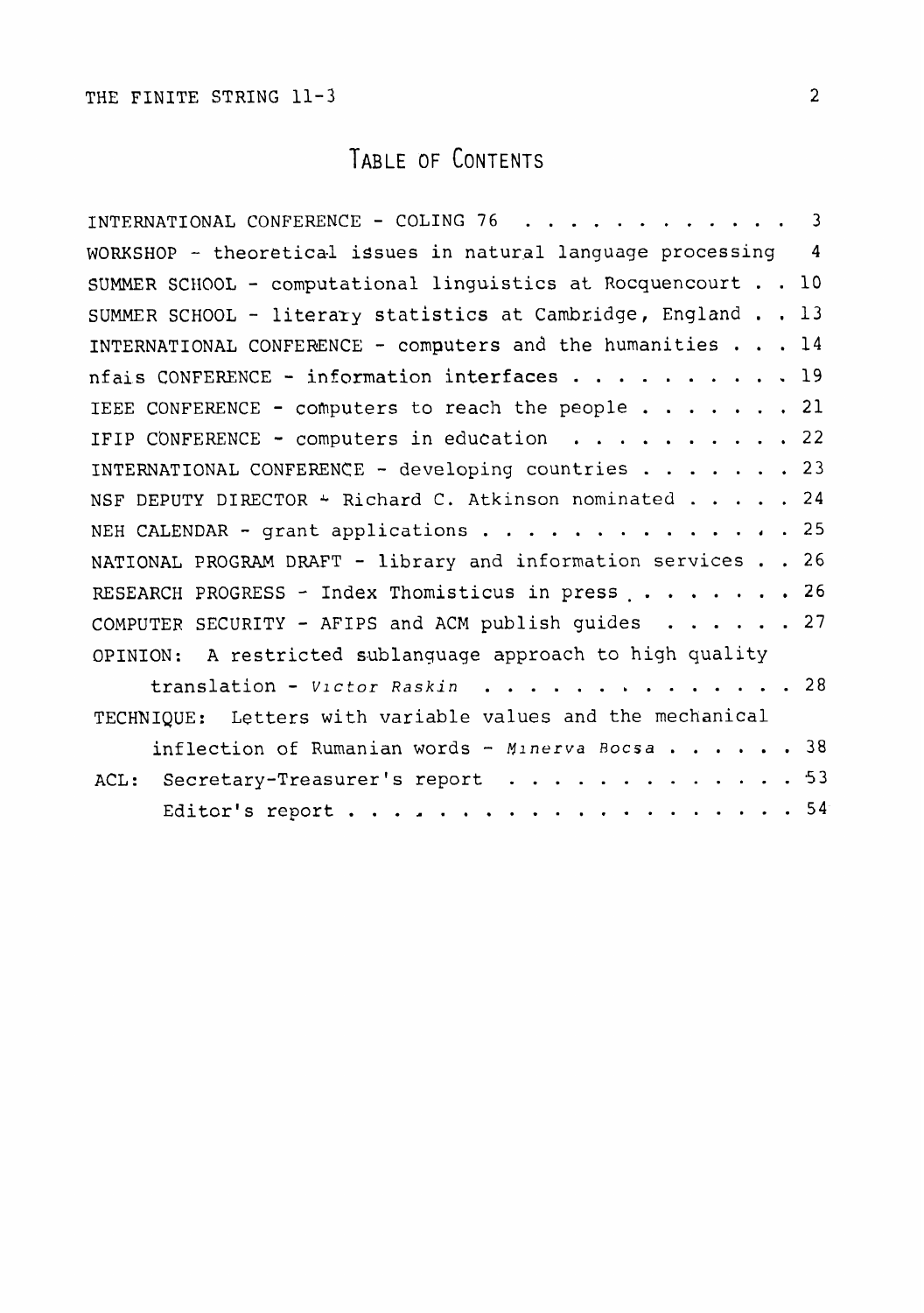### COLING 76

**INTERNATIONAL** CONFERENCE **ON COMPUTATIONAL LINGUISTICS**  UNIVERSITY OF OTTAWA JUNE 28 - JULY 2, 1976

The conference **originally** planned for September 1975 has been **rescheduled in order to avoid conflict with meetings on**  artificial **intelligence (the date of that meeting was** changed after **the CL date was** first **set) and on applied linguistics. The** general **plan is** as described **in** ACJL; **Card-6.**  The coordinator **is Dr. Guy** Rondeau.

**A request** for further **information** should **contain Title,** name, **and** surname; **Post** held; Department; InStitution: **Postal** address and **zip** code; **and** Field of interest.

**Addresq COLING 76, Linguistics, University of Ottawa,** KIN **6N5.**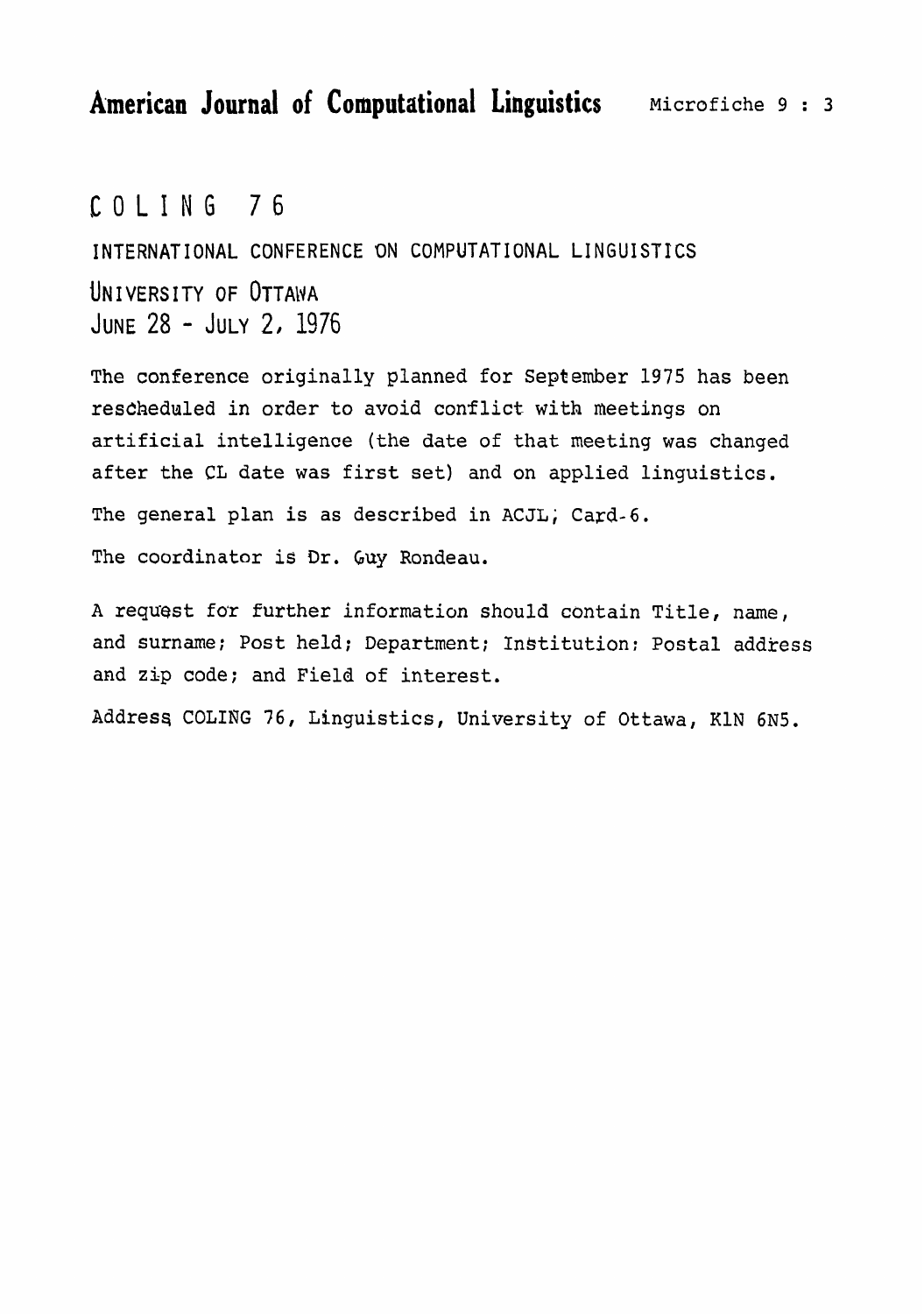# **INTERDISCIPLINARY** WORKSHOP THEORETICAL ISSUES **IN**  NATURAL LANGUAGE PROCESSING MASSACHUSETTS **INSTITUTE** OF TECHNOLOGY JUNE  $10 - 13$ , 1975

Sponsored by the Association for *Computational Linguistics* Supported by *the Mathematical Social* **Science** Board **with**  funds granted by the National Science Foundation

#### **DIRECTORS** : **BONNIE** NASH-WEBBER AND ROGER SCHANK

*The announcement* and *program* appear *on Card 25. The* **following account** is presented as a sratement **bf** *the* needs and condition of the *field;* **it was** *prepared* **by** *BNW and* **RS.** 

The workshop is to promote interaction among researchers **in**  computational linguistics, psychology, linguistics, and artificial intelligence. The primary purpose of the workshop is to explore two major areas of common research, **memory** and knowledge, both with respect to their relation to human language behavior. Specifically, we hope to consider such questions as:

- **(1.)** What **computational models** and mechanisms have been proposed up to now in these areas?
- $(2)$  What aspects of human language behavior are they **meant** to account for?
- (3) Are these models and mechanisms compatible?
- **(4) Is** there a **single** global **view** of language understanding and use that is adequately modelled by some combination of them?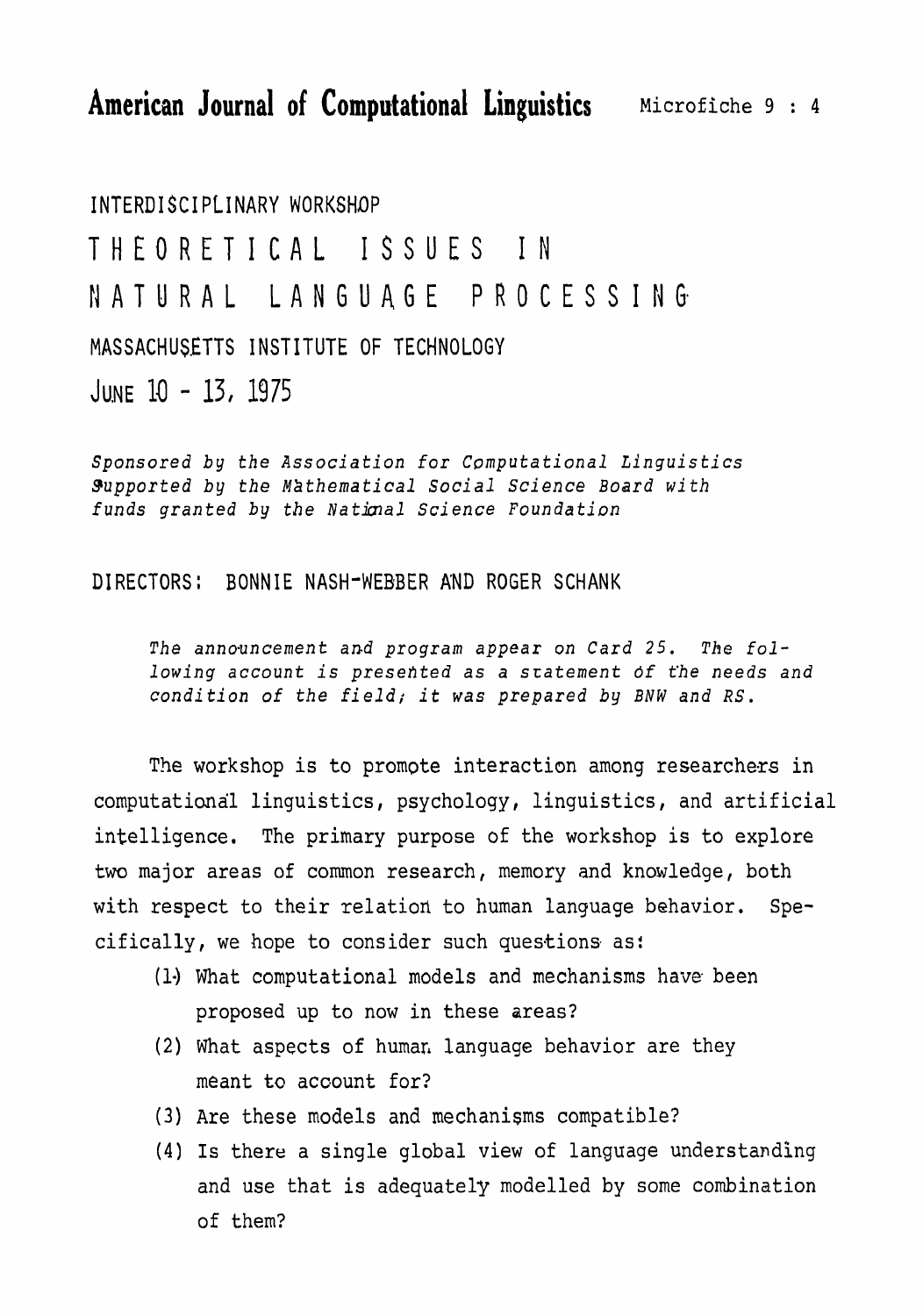- (5) **Are** there **still significant aspects of human language use which they cannot** account **for?**
- **(6) What is the best model of human lanquage use that can be assembled out of the** concepts that **nave been developed in computational linguistics, linguistics, P psychology, and artificial intelligence?**
- (7) How well does it really approximate what humans do with language?
- (8) With **respect to** gaps **in** the **model,** is thefe **anything currently in the** wind-adequate to complete them?

**Thus our primary purpose is both to provide an assessment of our**  knowledge and goals in this area with respect to language pro**cessing and to provide a cross-disciplinary tutorial** for the par**ticipants. <sup>A</sup>**secondary purpose of the ~orkshop is to discuss **the important issue of valid** methodology **in such** research.

**In eight ses:sisions,** speakers **will address** the audience **on**  points made by themselves or others in position papers previously distributed to all **participants.** After these presentations **are finished, speakers and audience will take part in general** dis**cussions.** 

#### MOT I VAT1 ON **AND** GOALS

In recent **years,** researchers in **several disciplines have** been converging on the **problem of language understanding and memory as providing a handle** on **the problems** in **their own fields. Research**ers in Artificial Intelligence, concerned with building models of **intelligent behavior, have.started to develop and study models of conversational interaction, which naturally rely on** models of language **understanding.** This is **often done without reference to the work of researchers in other disciplines.** 

Linguistics, of course, has always been concerned with lan**guage, but** "frequently **at no level higher than that** of the **sen-.**  fence. Such theories as derived from the consideration of single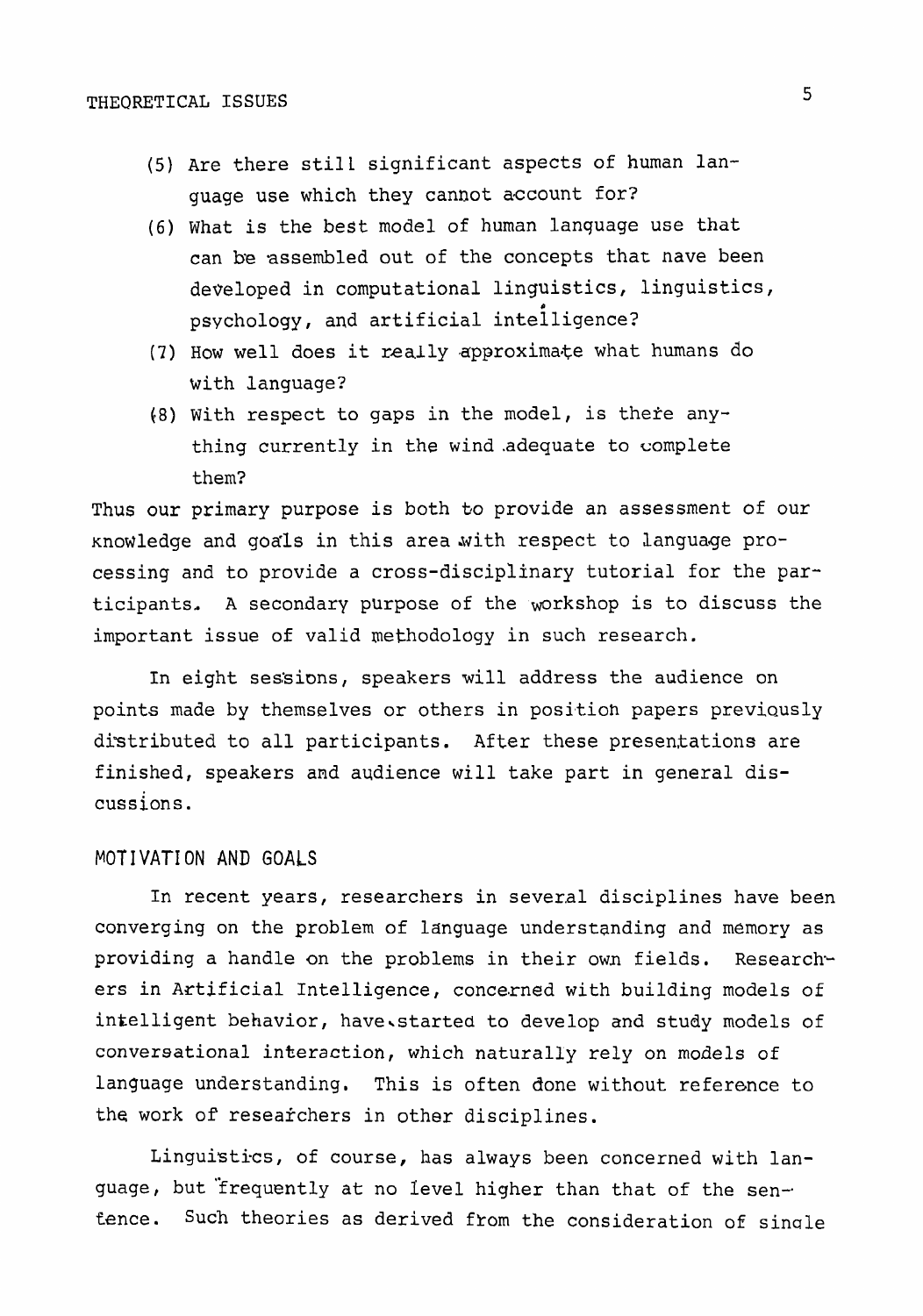sentences out of context are diffioult to apply to the task of understanding. Recently some linguists such as Chafe have shifted their emphasis towards understanding and modelling discourse, which is of direct relevance to questions of understanding.

Psychologists have also been interested in problems of language understanding and memory. While early research did look to linguistics to p-ovide plausible theories of human language behavior the then-curtent theories proved insufficient to the task. As a result, some psychologists have begun to create their own theories, while others have begun to pay attention to the work of **A1** researchers. Computer models are now appearing which are ex-. plications of these theories:

In the field of computational linguistics, the challenge of building computer systems which can carry on fluent and helpful dialogues with a user has dlso shifted the emphasis in the field from more efficient parsers to more capable understanders.

In spite of this convergence of many different disciplines on the **same** problem, there is **sqrprisingly** little communicat.ion between researchers in the different fields, apart, **from** occasional discovery of relevant papers in one field by members of another. Without conferenqes of the sort that we are proposing, there is no opportunity for the individual researchers in these different fields to talk to each other directly. The value of such face-to-face confrontation and the opportunity for asking **questions** and sxploring tne applicability of techniques in areas other than the ones that the author had in mind are **well** appreciated. Wjthin disciplines such opportunities exist in traditional professional conferences. Our conference will provide an opportunity for such interaction across a diversity of fields which would not otherwise be possible.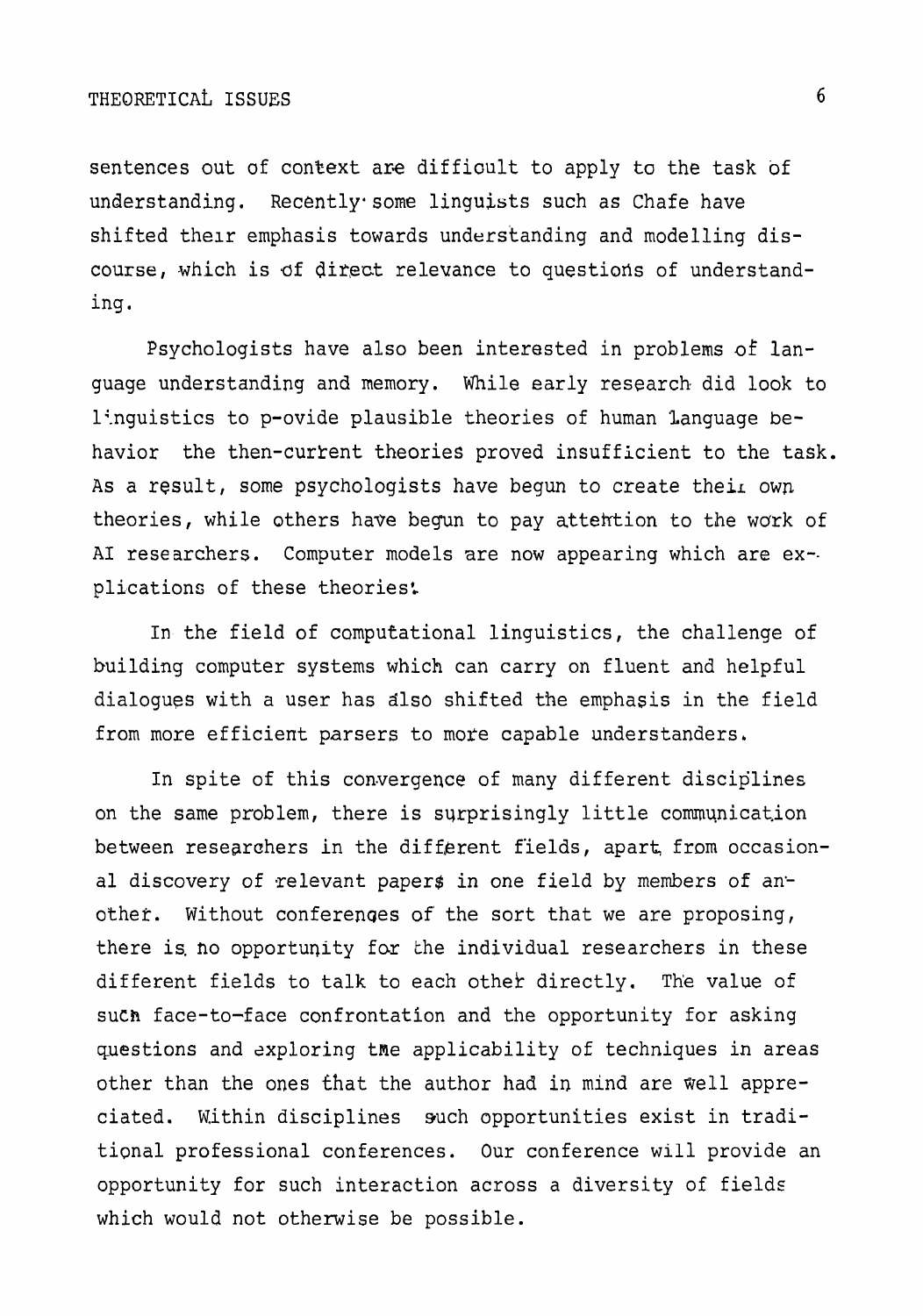The need for **such a conference' is especially** great in the **area of natural language** understandlnu. The many **different** fields **whlch are** beginning to **glve Strong** attention **to** this problem all **havz** different **interests and consequently** different **emphases on**  the problem. Researchers **in a particular** field tend **to focus**  only on their own **interests and** ignore other aspects of the problem. For example, the classical transformational grammar theory **has** largely ignored the necessity for the theory to account **for psycholinguistic and other performance aspects of language. This** is a reasonable way to gain a restricted research problem, but the result of **such** research mag suffer **if** the researcher does *not* have **some general** idea of the **problems** associated wsth the **aspects** that are **being** ignored. **Thls** conference **will attempt** to provide speclallsts **in** different fields with this type of **general** understanding of the problems of concern **in** other flelds. We feel that thrs **ex**posure **to** different aspects and enfphases **will have a** very benefl**clal** effect on all flelds of **natural language** research, and that wlthout such'interchange the **potential** for much of that research will not be realized.

The opportunity for such a meeting as we are preparing does not currently exist elsewhere. Conferences sponsored by professional socletles invarlabky **present intradlsclpllnary news** rather than interdlsclpl~nary. ones, and past **interdlsclpllnary** workshops have **always been on a** very **small** scale. For example, at the **NSF spoqsored workshop in Woods** Hole, **Massachusetts,** in **1971, some** 25 researchers interested in **Computational Semantics** were brought together for **two** weeks of **worthwhile** talks. **Wh~le** the results of **such** a conference are largely **intangible,** a number of **partioipants In** that oonference have attested to the lmpact of that conference **on thelr** way of **thlnklng** about problems aqd the course~of thelz **research.** We plan to adhere to the model of the **Woods** Hole cob ference, but **with** the following two changes.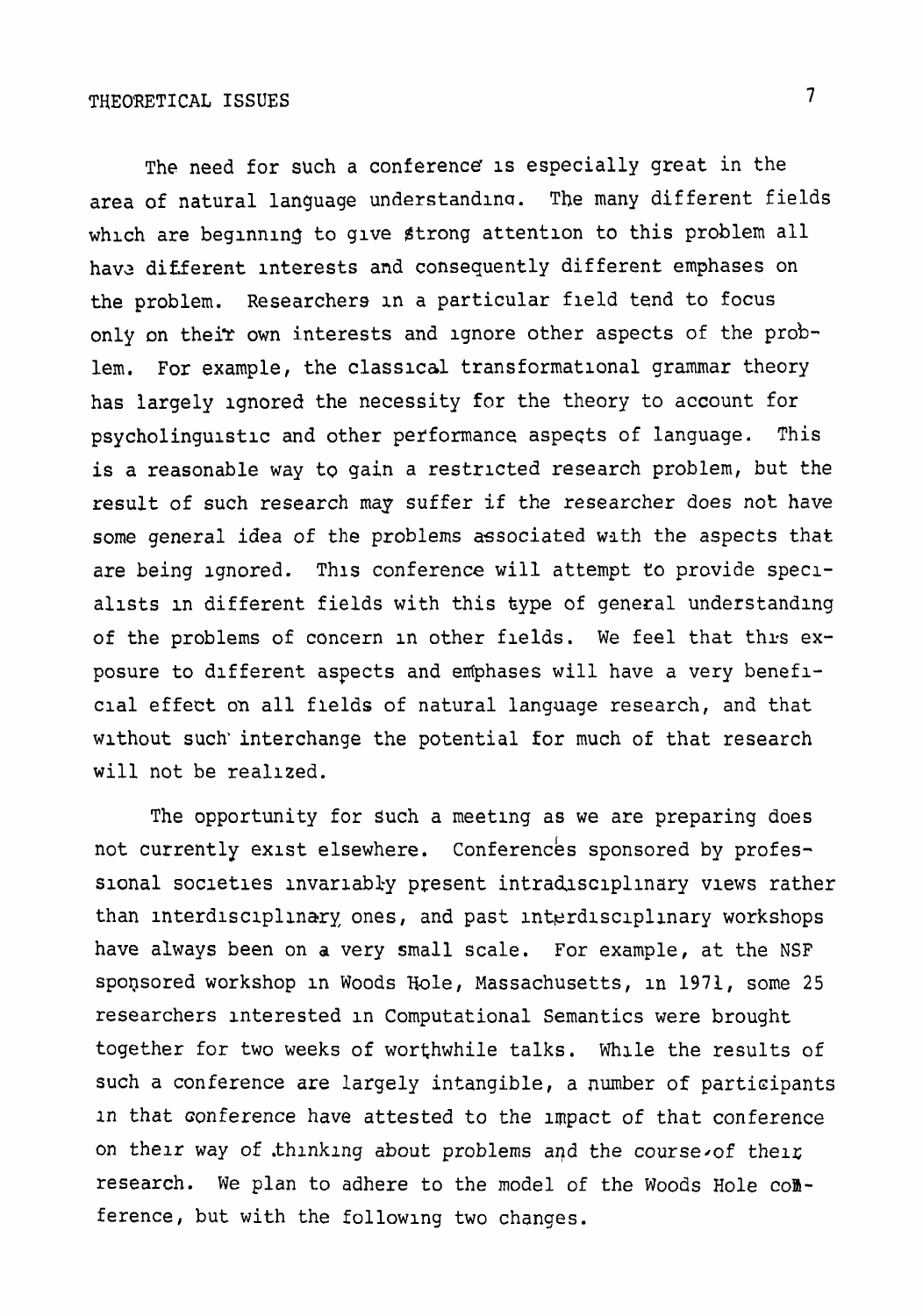#### **THEORETICAL ISSUES**

First it is important to create the possibility for the **many new** researchers from different 'fields who have entered **this area to gain** an appreciation of the different **emphases of** other fields. **Secondly, it is important that a** much larger **number** of people whose interests are **.in** one discioline or **another** be exposed to the ideas emerging from the synthesis of these disciplines. It **is** important that more **than just a small group 'be able to exchange ideas.** 

ence alike, with the current ideas on natural language understand ing in each of the fields. These preprints will also serve the Since a long workshop would be very difficult on the scale re proposing, we are relying on an early circulation of posipapers to familiarize all participants, speakers and audivaluable job of informing those unable to participate **in** the **work**shop of these current ideas, and we therefore intend to make copies of the preprints widely available.

#### **ORGANIZATION**

The two sessions of each day will be held in the morning and **in** the **late** afternoon. The long **break** for\ **lunch in** between wfll facilitate **discussions 04 the morning's** topic, without the need to get back to another **session immediately.** 

All sess'ions **will** be open to the public, and **we** expect about I50 people to participate. MIT was selected as a site so that the widest group of **interested** people. might be able to come at a reasonable cost. MIT has **made a large air-conditioned lecture**  room **available,** and will also provide low-cost dormitory housing for the participants.

The sessions will not simply be introductions to working  $s$ ystems or well-known theories. Position papers will have been distributed to all' participants at least a **nonth** in advance of

8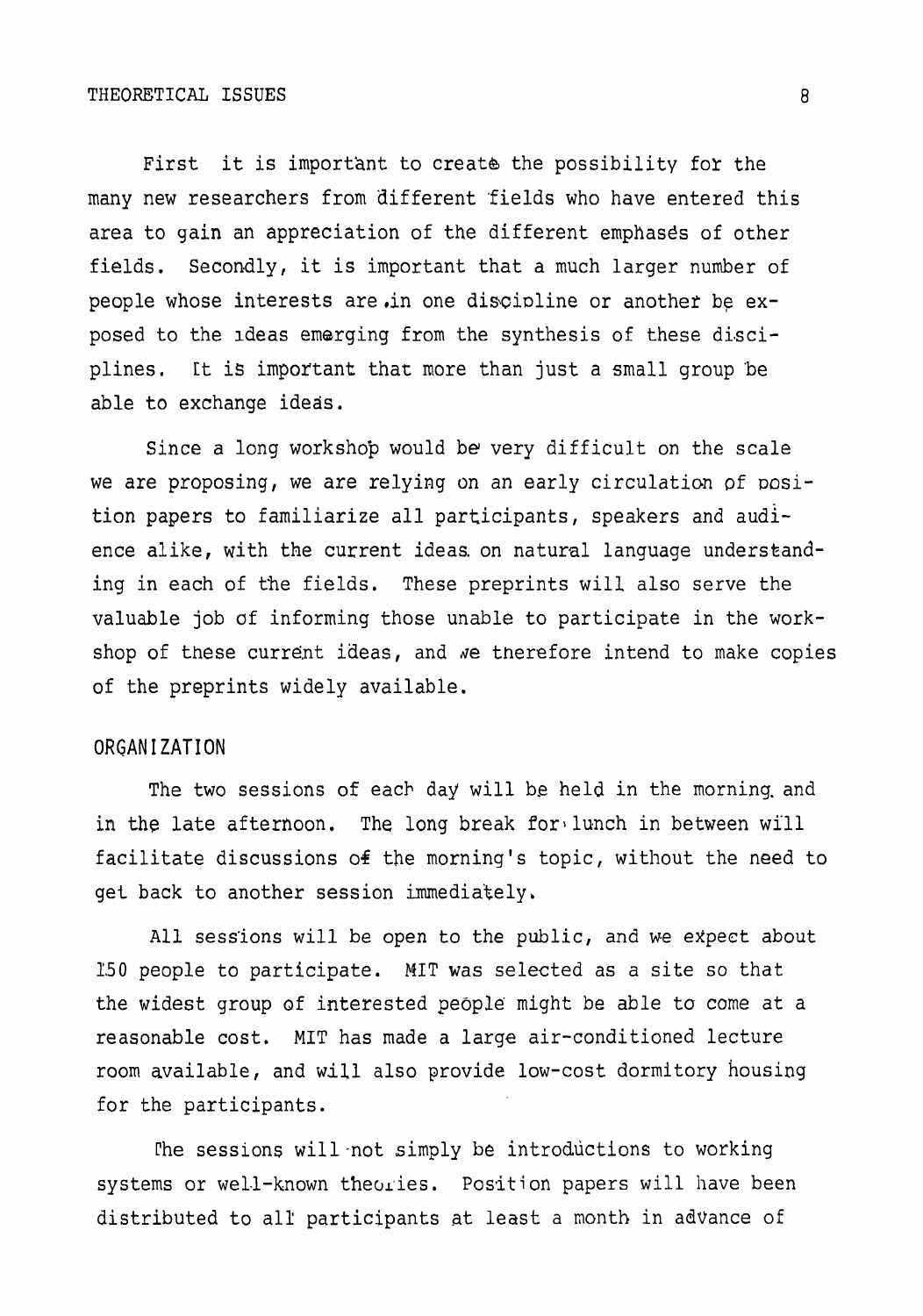the workshop to familiarize them with the ideas of each speaker. **The sessions will consist of short presentations** (1'0-15 minutes) **by** the speakers **outlining** their **already** circulated ideas. **Following a break,** each speaker **will** have the **opportunity to respond to earlier remarks, after which discussion will** be opened to the **audience. A session chairman will** *bB* **responsible for maintaining**  the Level and direction of the session.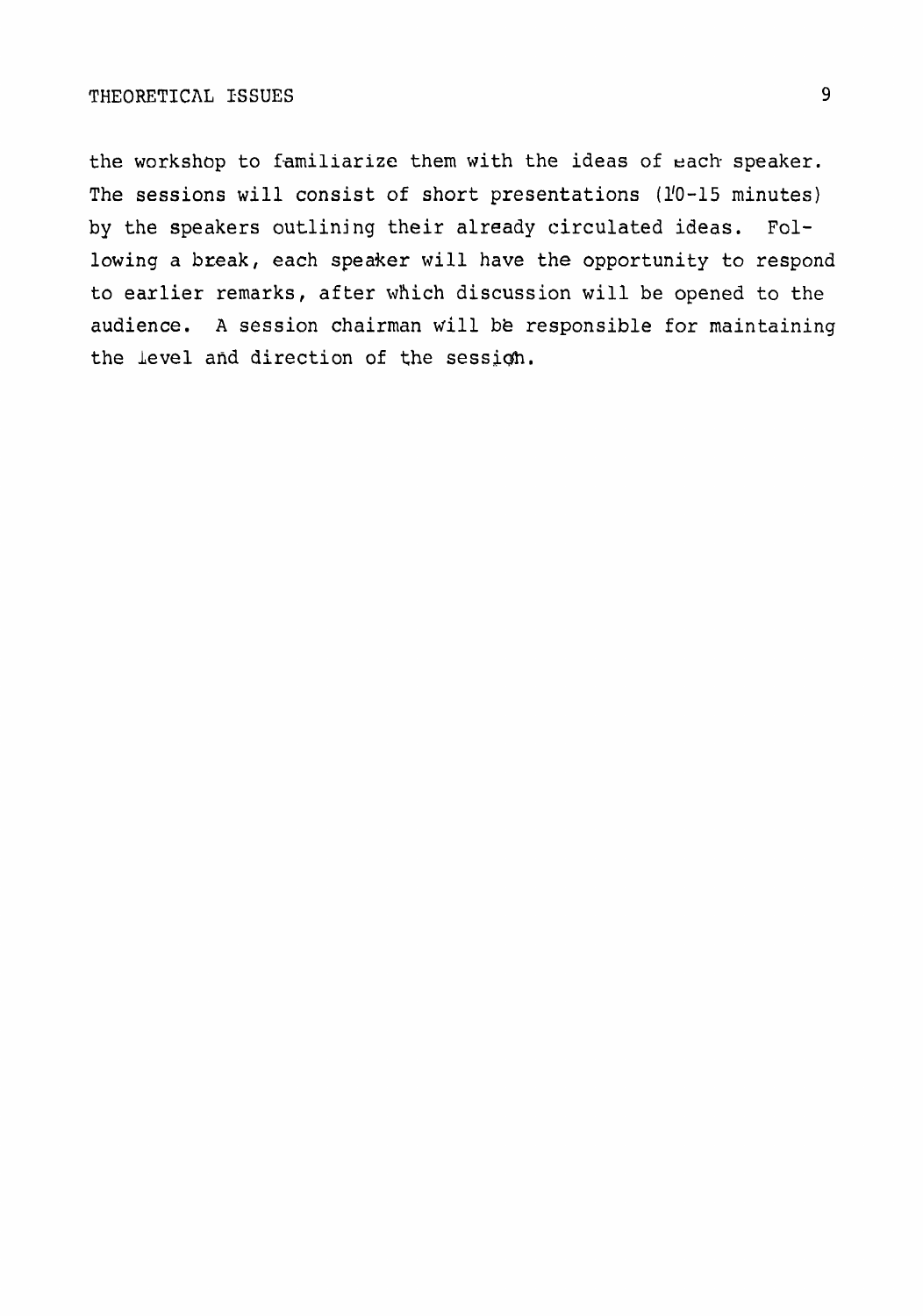SUMMER SCHOOL

### COMPUTATIONAL LINGUISTICS

**DOMAI** NE **DE** VOLUCEAU - ROCQUENCOURT 78150 LE CHESNAY - FRANCE

May 26--30, 1975

*Sponsored by the Institut de Recherche d'Informatique et d 'Automa-tique* 

DIRECTOR: M. ANDREEWSKY

FEE: 750 FRANCS

### 1 **NTRODUCTI** ON

Generalities about the methods, problems, and applications of computational linguistics. (Level of analysis of content, documentation, indexing, aids to diagnosis ,programmed instruction in natural language, etc.) Is automatic analysis of language possible? Limits and possibilities of results. Possible applications, justification.

MATHERATICAL METHODS IN **LINGUISTICS** 

The essential components of the structure of language (French as the example. Usable strategies in the automatic analysis and production of text. Difficulties encountered. From language to algorithms to programming. Does language have a mathematical structure? How does it come out in French? Difficulties in the choice of methods of analysis and production. Adequacy relations between natural and programming languages.

LINGUISTIC ANALYSIS (Les methodes d'apprentissage)

Presentation of an operational discovery procedure which, beginning with a corpus analyzed grammatically, makes it possible to obtain automatically a syntax allowing disambiguation. It is impossible to foresee all the peculiarities of language. One **must** therefore arrange to integrate **new** linguistic data as they arrive; for that a discovery procedure is necessary.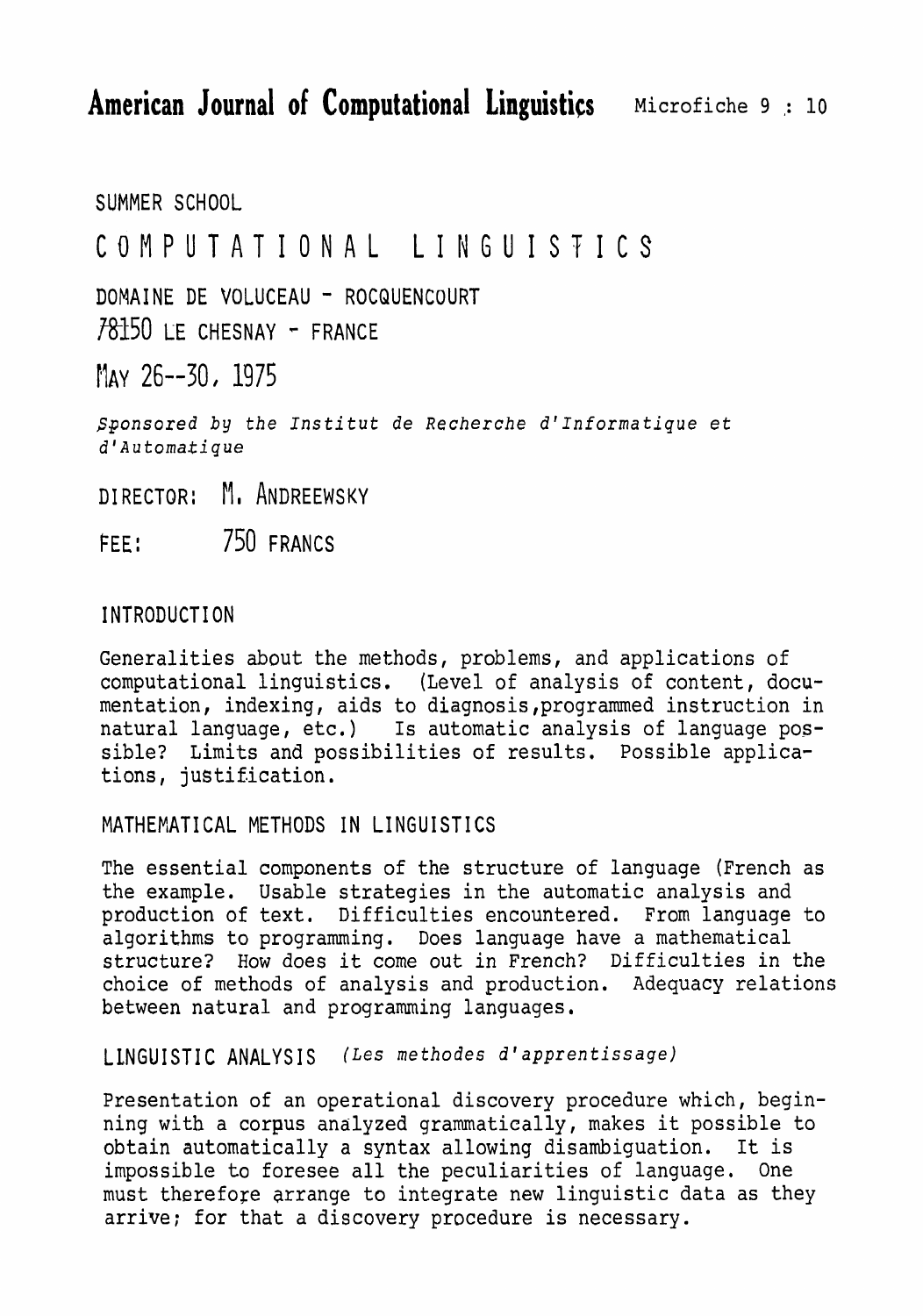#### AUTOMATIC **DOCUMENTATION**

**A** mathematical model of content analysis, used in automatic indexing and in interrogating documentation systems. Presentation of realizations. Automatic documentation is a privileged field of application for the most advanced methods. It is equally a particular viewpoint from which to see linguistics.

> The first part **of** *the course will* **be** *treated* jointly **by M.** Andreewsky **and M.** *Fluhr,*

USE **AND** PROOF **OF THEOREMS IN LINGUISTIC AND INFORMATIC APPLICATIONS** 

*!I, Pitrat, C.N.R,S,* 

AUTOMATIC CONTENT ANALYSIS OF SCIENTIFIC TEXT WRITTEN IN NATURAL **LANGUAGE** 

**M.** *Daniel Herault, Universite Pierre* et Marie *Curie* 

Discursive **double** articulation of scientific discourse: the hypersyntactic and hypersemantic components. **Definition** of semantic content. Role of the underlying derivational system; at the Level of a text, in the realization of the double articulation: semantic **units** (predicates), principal modifiers, and associated syntactic structures. Informatic realization for the Slavic languages. Remarks on German, Romance, and **Japanese.** Elaboration of an advanced documentation system: integration of this research in an MT system.

#### AUTOMATIC TRANSLATION

**M.** Yauqtlois, **GETA** *~renob2e* 

Automatic translation by syntactic analysis: 1960-1970. The process of translation as the step following source analysis, followed by transfer to the level of surface syntax. Notions of structural descriptors and their diverse representations in linguistic schools. Types of **grammars** and **algorithms which permit**  automatic analysis or production. Evolution of different strategies aimed at new approaches to.MT. Levels of transfer **in MT:**  Surface syntax (Japanese experiments); transformational grammar (American experiments) ; pivot languages (Grenoble experiments; **Mel'chuk-Zholkhawski** theory); **critique.** Current research in MT: Practical work (machine aided **translation--pre-editing** , revising short and middle-term possibilities); long-term research (aspects of semantic calculus; experiments in man-machine communication in question-answering systems; influence of semantic research on automatic translation).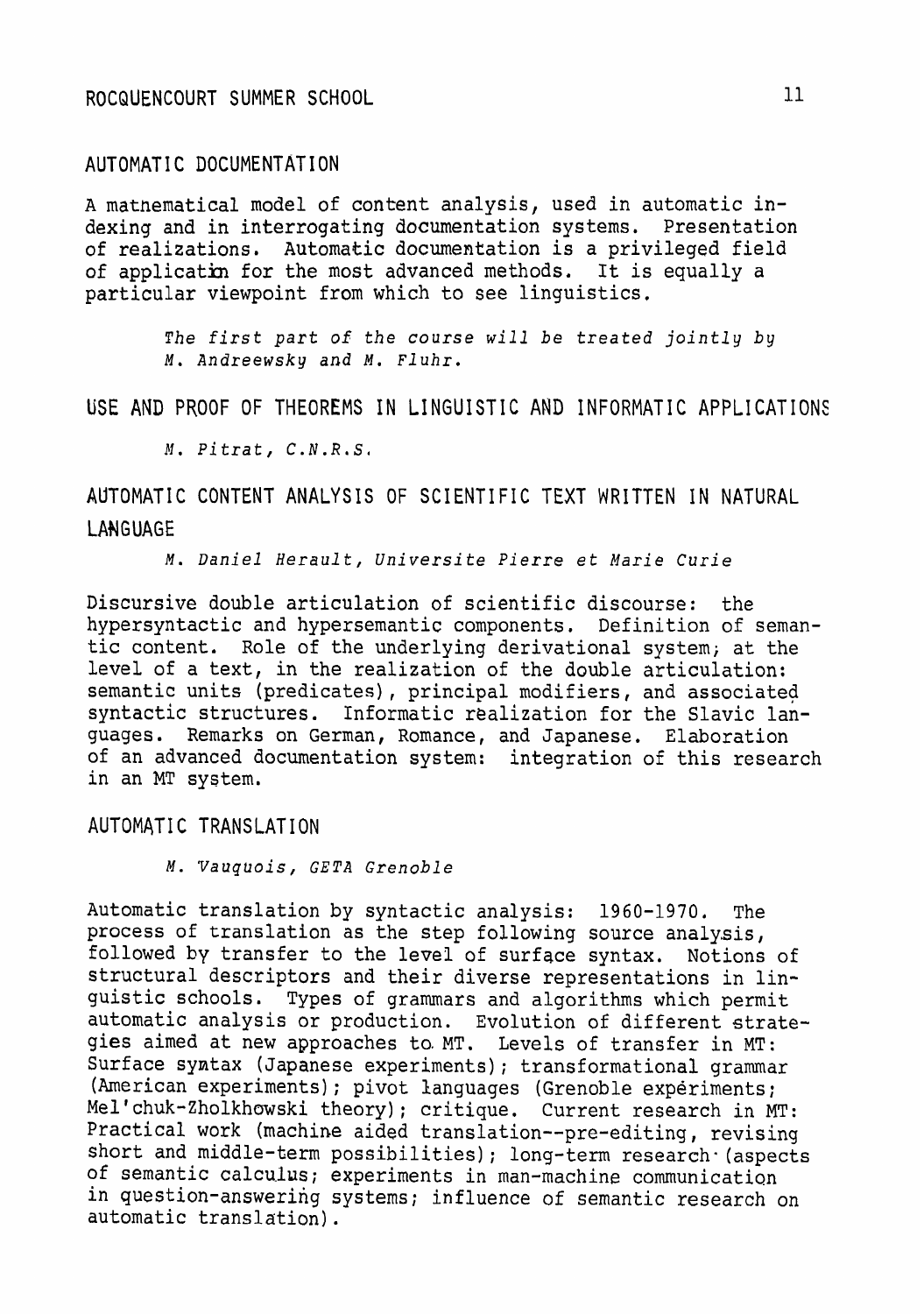#### **MAN-MACHINE DIALOGUES AND SPEECH**

**M.** *Gueguen,* **E.N.S.T.** 

**Objective analysis of language: physical** structure **of** the **sig**nal of language, classic **methods** of **analysis, analysis by** rnodel**ing** (linear **prediction, analysis, by synthesis)** . **Automatic requision:** system organization, acoustic preprocessing, **levels** of **recognition, use** of **linguistic data; realizatinns. and**  Qpen **problems** in automatic **comprehension** of **speech.** Speech **synthesis: devices** and **their commands** (vocoders **with channels, formants, simulation of the** vocal tract); levqls of **synthesis;' synthesis** by rules. **Perspectives** and **conclusions.:** the help of computational **linguistics in** the area.

**ROUND TABLE** : **COMPUTATIONAL LINGUI ST1 CS AND LI** NGUI **ST1** CS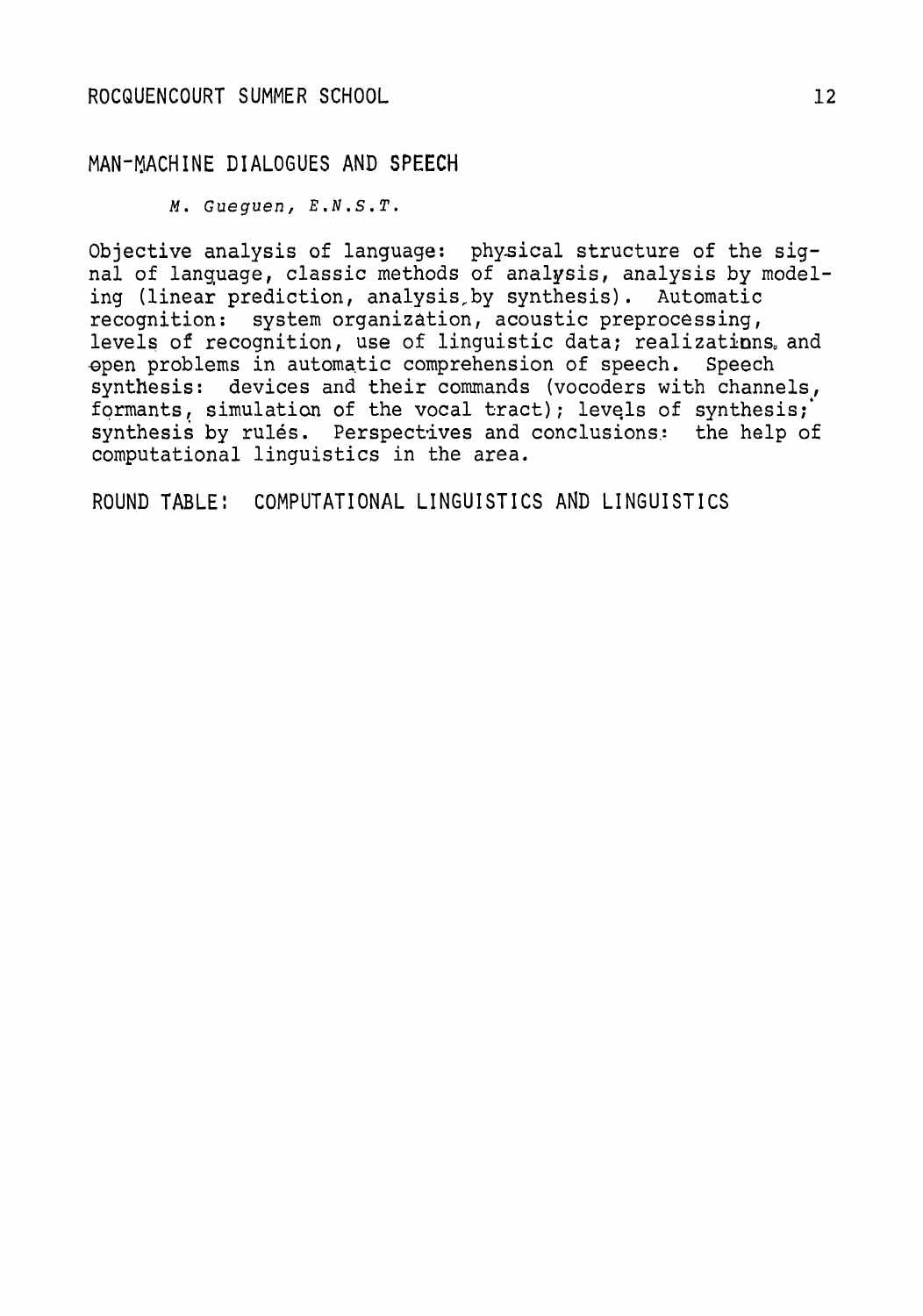**American Journal of Computational Linguistics** 

SUMMER SCHOOL

## LITERARY **STATISTICS**

**CAMBRIDGE UNIVERSITY,** ENGLAND

 $JULTY}$  13 - 19, 1975

sponsored **by the** Association for Literary *apd* Linguistic **Computing**  -- - , **U..-U** .

| ACADEMIC SECRETARY     | M. H. T. Alford, Esq.<br>2, Sidgwick Avenue<br>Cambridge, England                                                                                         |
|------------------------|-----------------------------------------------------------------------------------------------------------------------------------------------------------|
| PRINCIPAL LECTURER     | Norman Thomson<br>IBM and Southampton University                                                                                                          |
| <b>GUEST LECTURERS</b> | H. Sykes-Davies, Cambridge<br>A. Q. Morton, Edinburgh<br>Y. T. Radday, Haifa<br>R. W. Bailey, Michigan<br>K. W. Kemp, Cardiff                             |
| LECTURE TOPICS         | Estimation and confidence intervals<br>Design of experiments<br>Analysis of variance                                                                      |
| TUTORIAL TOPICS        | Exercises based on the lectures<br>Statistical validity of the work carried out<br>Practical demonstrations                                               |
| ONLINE FACILITIES      | Available to students                                                                                                                                     |
| INFORMATION            | rnose who inform Mr. Alford of their hope<br>of attending will receive further informa-<br>tion. A tentative reservation of living<br>space is suggested. |
| <b>FEES</b>            | Tuition L20 for nonmembers, L17 members                                                                                                                   |
|                        | Accommodation about L30; room and all<br>meals, from dinner 7/13 through breakfast<br>$7/19$ .                                                            |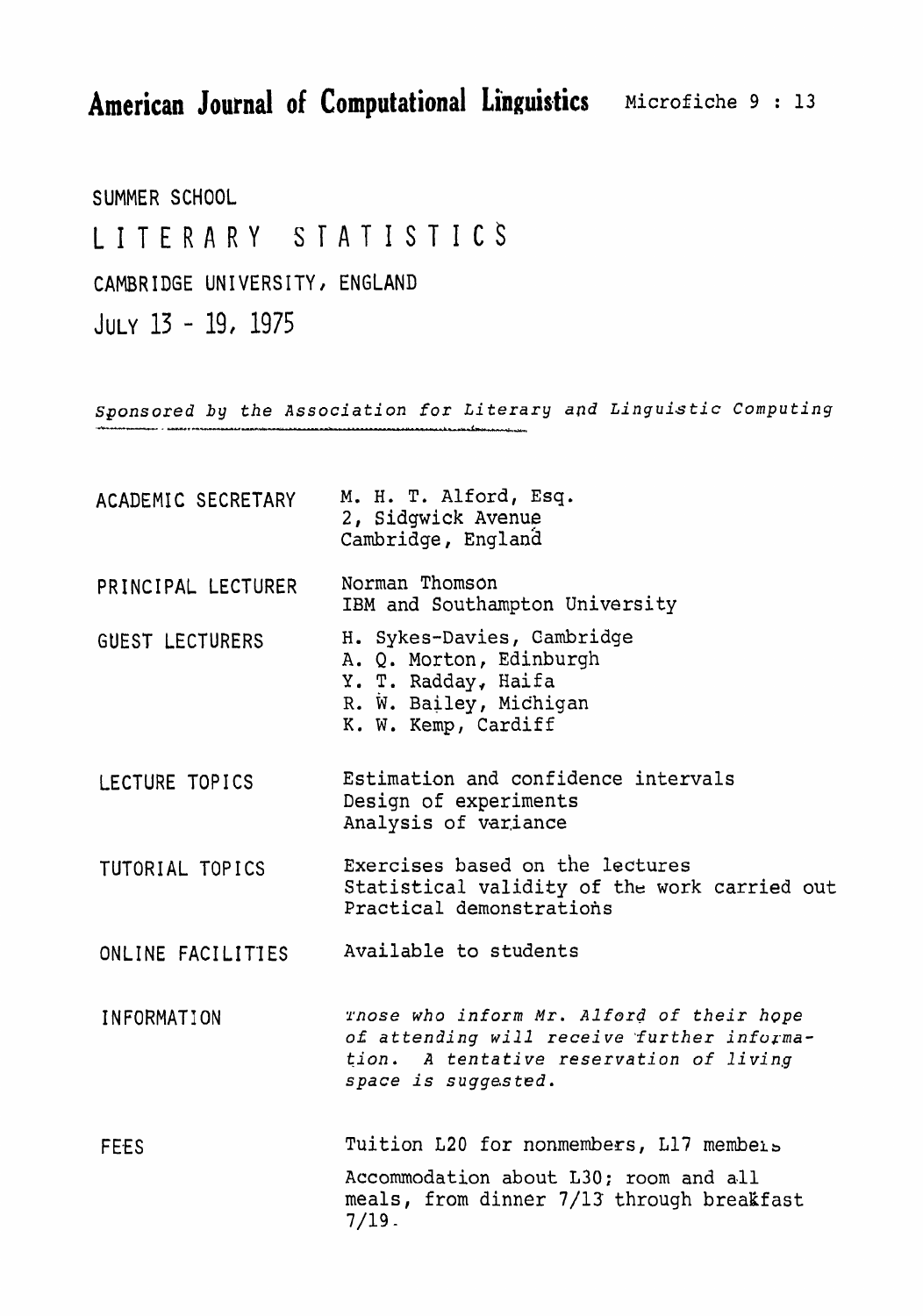SECOND INTERNATIONAL CONFERENCE ON COMPUTERS AND THE HUMANITIES **UN** I VERS ITY **OF** SOUTHERN CALI FORN IA APRIL 3 - 6, 1975

#### **ORGANIZING** COMMITTEE

| Robert Dilligan   | 407 Founders Hall, USC, Los Angeles 90007 |
|-------------------|-------------------------------------------|
| Rudolf Hirschmann |                                           |
| Joseph Raben      | Queens College, CUNY                      |
| Donald Ross       | University of Minnesota                   |
| Todd K. Bender    | University of Wisconsin                   |
| Grace C. Hertlein | California State University, Chico        |

#### ADVISORY **COMHITTEE**

John R. Allen, Richard Bailey, Emmett Bedford, Roy Boggs, **T.** H. Howard-Hill, Winfried **Lenders,** illy Martin, Joan Smith, John B. Smith, F. de **Tollenaere, Stephen** V. **F. Waite, Stanley** N. Werbow, Roy A. Wisbey, **Antonio** Zampolli

#### **EDITORIAL NOTE**

**A tentative list of contributions** appears **on the following frames.** It **is** to6 late to stimulate attendance, but **it shows**  the scope of current activities and may suggest.further exchanse of **information.**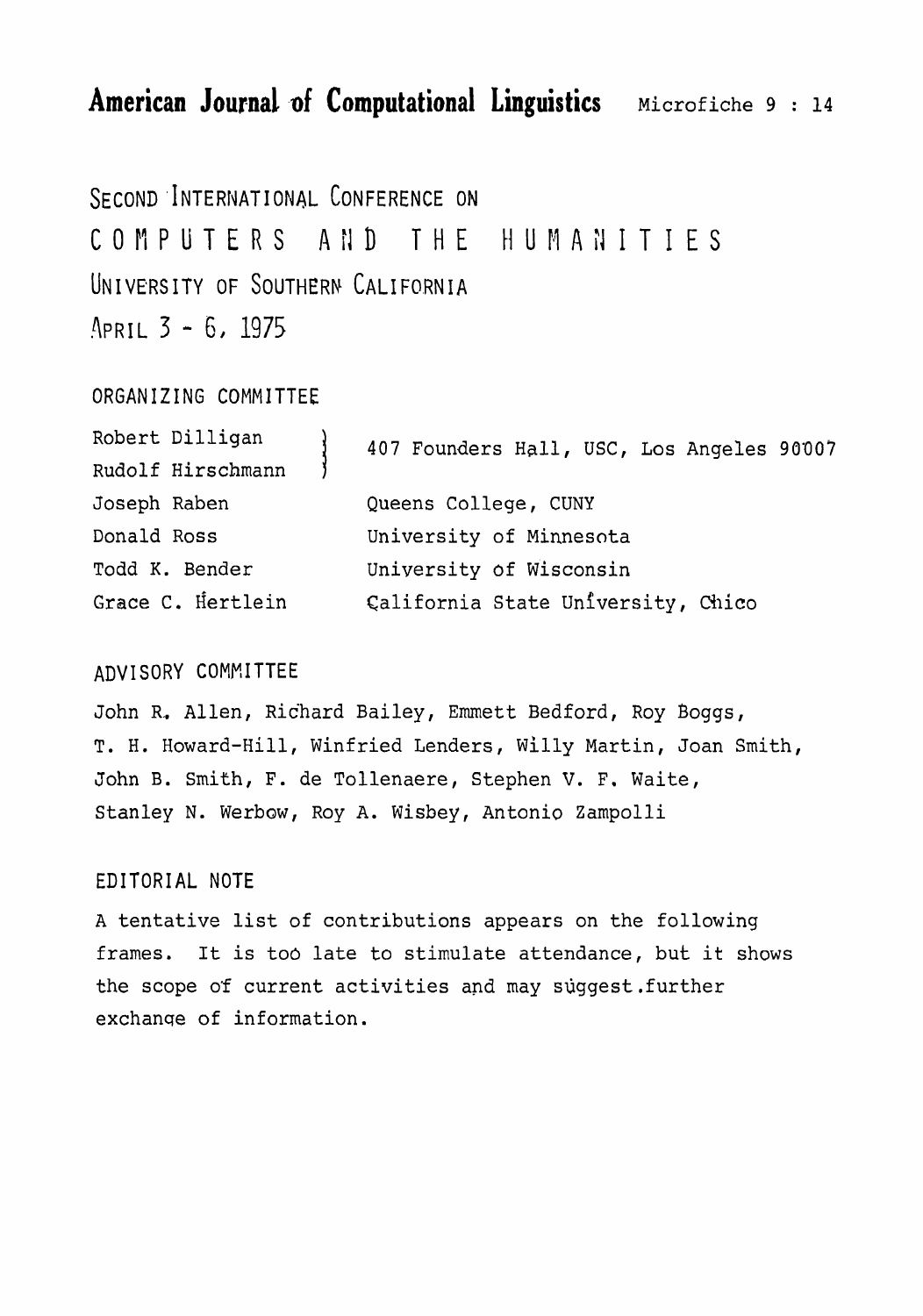#### TENTATIVE PROGRAM

#### MUSIC

Raymond **Erickson**  *The;* DARMS **project Queens College, CUNY**  *INTRIX:* **A** scdnner **for pitch-class**  Bo Alphonce **pat terns** ia *multipart music*  Yale **University**  Gary **Nelson Jk** *formalization* of **musical** syntax **Oberlin Conservatory** *National differences and* similari *ties*  Fred **T. Hofstetter tniversity** of Delaware in, *the use* of *melodlc* intervals **,during**  the *mid-19th to early* **20th centuries**  Jerome R. Wenker **On** *the* analysis of *musical* analysis Sperry-UNIVAC *A computer processing system* **for Lynn Trowbridge University** of **Illinois**   $R$ enaissance music Norbert Baker-Meil *.A computerized* lndexing *of* Renaissance Staat. Inst. **Musikforsch.**   $m$ usic Fred **T.** Hofstetter *De~~elopment* **of** *a center for computa-***University** of Delaware *tional musicology*  Michael J. Ramey Computer application to the compara-**UC LA**  *tive study of* **musical** *instruments*  VISUAL ARTS Luraine Tansey Pre-columbian art: sites and chrono-San Jose Comm. College logy *compu erized*  Eleanor Gurainick *The proportions of Archaic Greek sculptured figures: a computer study*  Iiiroshi **Xawanc** *Markov process theory* of *plctures*  **Elizabeth** M. Lewis *Computer cod,ing* **for** *a rnlcrographlc*  West Point **index in** *art*  **James** E Gips & George **N. Stiny Computer models for**  CCLA **aesthetics**  Leonard Meyers **computer animated film as visionary art** Calif *St.*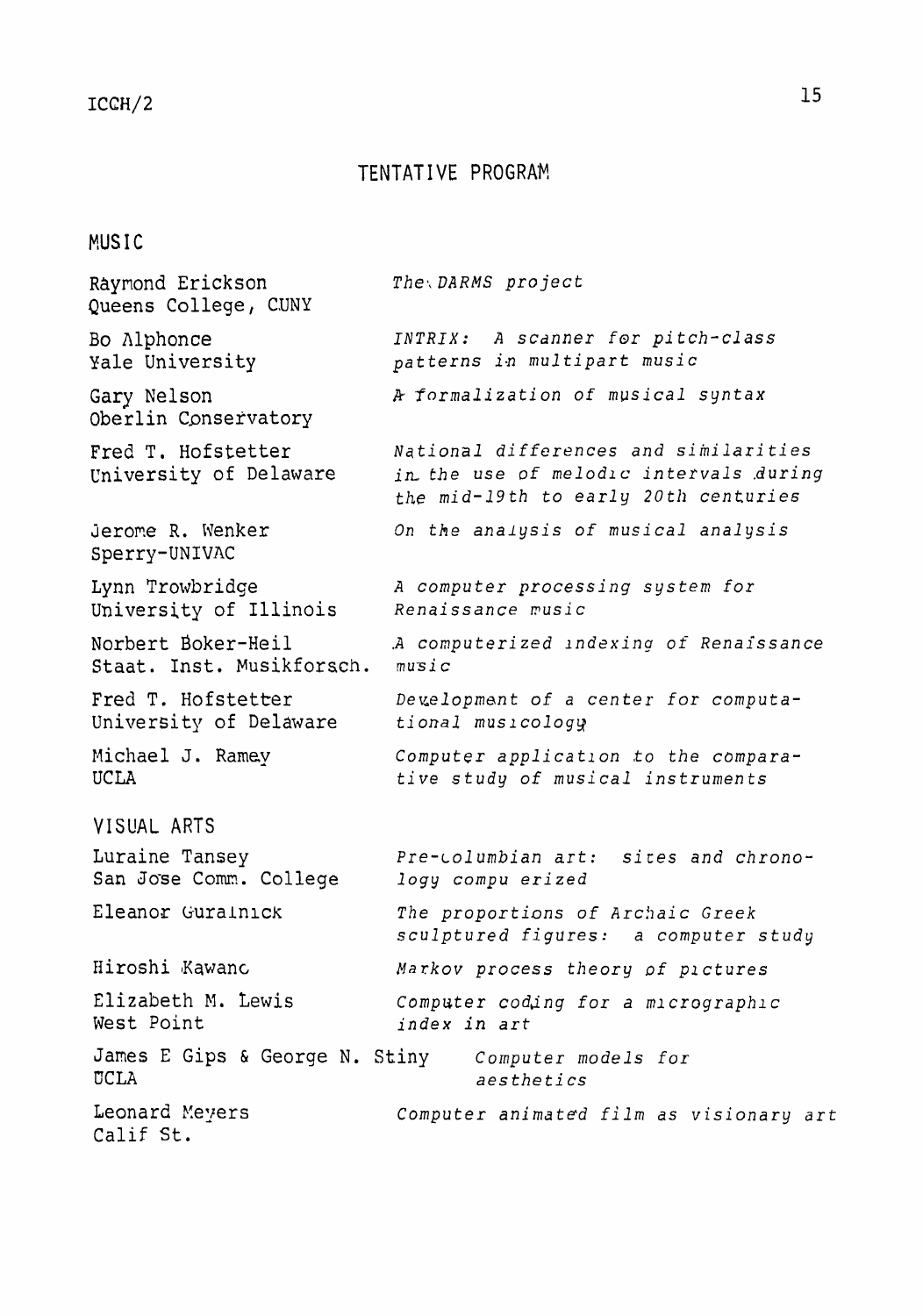#### $ICCH/2$

#### COKPUTER-ASSISTED **INSTRUCTION**

Tej Bhatia **New directions** and **issues in CAI**  University of Illinols Robert L. Oakman Manda A *videotape* course for *computer* University of *S,* Carolina **education** in *the* humanities Peter Zoller.<br>**d** *A CAI 'approach to Black English* Wichita State University Francine Ouellette *JEUDEMO:* A practical workshop University of Montreal George 0'Brien **CAI:** Siren songs and a skeptic University of Minnesota

#### **DICTIONARIES** AND CONCORDANCES

Sarah K. Burton Hunter Evolution of languages, Part I: University of Alabama *Romance etymology* Sidney Berger **UC** Davis **Compiling** *a concbrdahce*  Johannes **B.** Casser *he, Index* **Thomisf icus: A** test-case University of Montreal Robert Benson UCLA *A prbposed computer concordance* of *Medieval* Latin Andrew **T.** Crosland **he concordance and the study of the U.** S. Carolina, Spartanburq *novei!*  Donald M. Lance The use of the computer in determining University of Missouri the geographical distribution of *Items* Edward *A.* Klineb *Computer applications in* **Middle**  University *of* Notre Dame *English dialectology*  Michael M. T. Henderson Use of an interactive program in ana-**U. isc cons in,** Madi'son *lyzi~ng* **data** *fo'r* a *dlolett dictionary*  Paul, Bratley & Serge Lusignan Some problems and solutions in **University of** Kontreal **the** *edition* of *a* dictionary Richard W. Bailey *Inter-active lexicography:* Some uses<br>
University of Michigan of Michigan Early Modern English **university of Michigan** of **Michiaan** Early Fodern Enclis-h Materials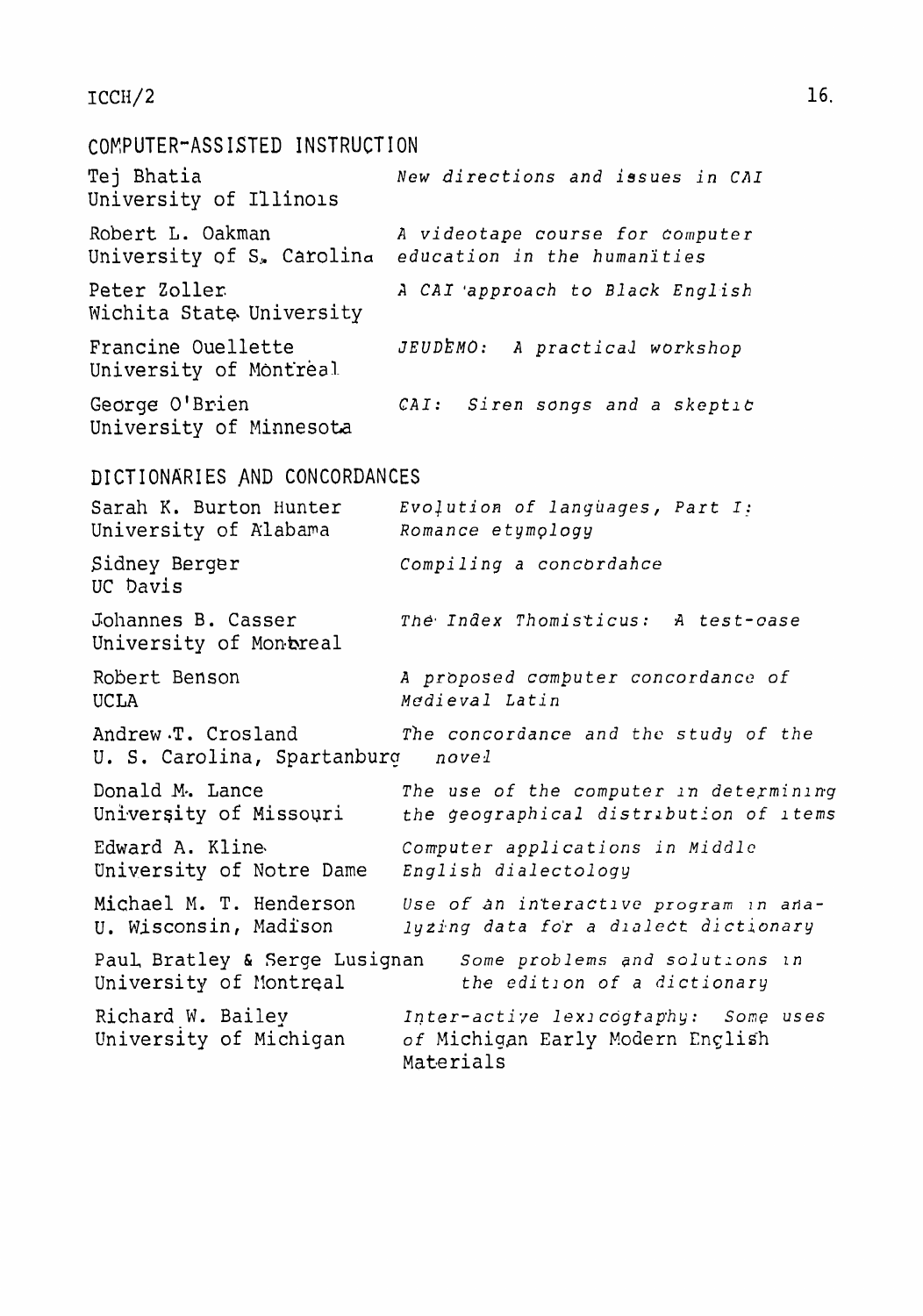#### $ICCH/2$

DATA BASES Vincent **J.** Ryan *Cornputeri zed concurrent indexing*  UCLA Charles **Dollax** *Scholars, computers, and the Fationdl*  Nat. Archives & Records *Archives* **LINGUISTICS Gerard** Salton **Cornell University**  Annette Paguot-Maniet university of Lava1 **Dirk** Geens AvTL **Patricia** Lang SWRL Jean-Guy **Meunier**  U. Quebec, **Montreal**  Edward R. Gammon Calif. St. U., Fresno Burghard B. Rieger Tech. Univ. , Aachen Robert A, **Ariew**  Pennsylvania State U. *On the role* **of** *words and phrases in the* automatic *content analysis* **of,** *texts Le vocabulaire caracteristique de l'avare chez* **Plaute** et *chez* **koliere Automatic** *syntagrnatic anal* **ysls** *or*  **English**  *L.A.P.:* **A** *system for processing text*  A *system for* **interactive text** *processing and content analysis Nugerical* **taxonomy** *in* linguistics *On a toi-erance-topology model of na tura2* **language semantics**  *Andre Breton's Poisson soluble: A*  **computer-aided** *study*  Jay **Leavitt** & **John'** Lawrence **Mitchell Gap recurrence:** d **lexico-***University* **of** ~iinnesota *statistical measure*  David Sankoff *Correlates* **of** *speakers' word* frequency University of Montreal *Deparators in a corpus of spoken French* Barron Brainerd **On the distributions of articles and** University of Toronto *pronouns* TEXTUAL ANALYS I S Robert Cannon An *optipnal text collation algorithm*  University of *S.* Carolina Todd K. Bender Ar **literary work** *conceived in positional U.* of Wisconsin, Madison *notation*  Giorgio **Buccellati**  UCLA **Computer** *aided analysis* **of** Cunei *farm*  texts Eric Poole *The computer in textual collation and* University of Kent stemmatic analysis

 $17$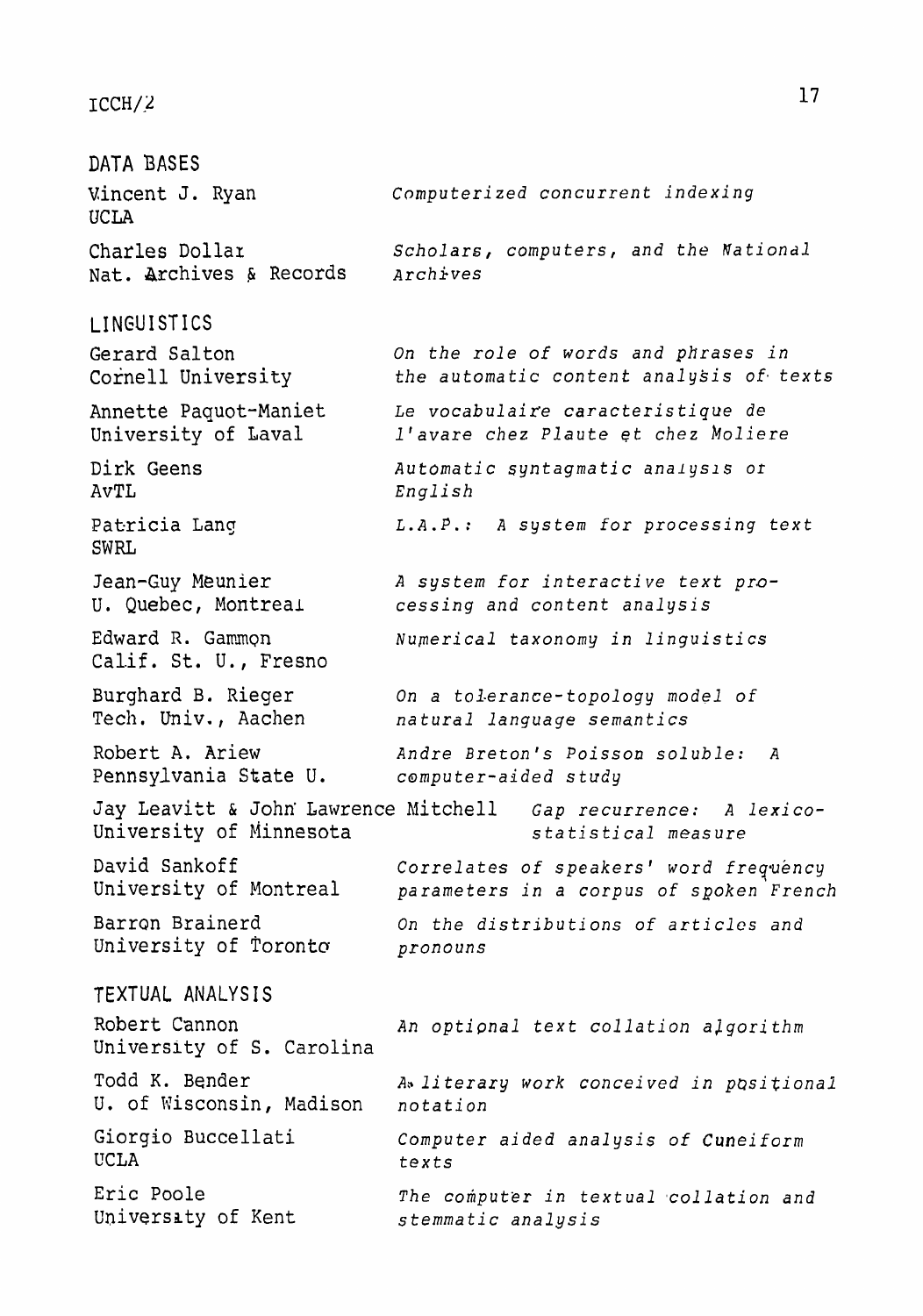#### $ICCH/2$

**STYLISTICS**  Richard **Williams** *Diction* and social *class* **iq**   $s$ eventeenth century *Spanish drama* Colin E. Martindale University of Maine *The Night Journey: Patterns of regress-ive imagery in journeys to Hell*  Tommy Joe Ray **Thehe** as stuffe University of Mississippi **James-Joyce Uc** Berkeley Donald Ross University of Minnesota John Odmark Universität Regensburg David **H, Chisholm**  University of Arizona *Computational model* **,of** *\stanzlaic patterns in English Keats' odes and sonnet--style and genre Computers* and *styJ\*ist1c* analysis *PhonologicaJ* patterning *in German verse*  Geoffrey J. D. E. Archbold *Repetition, a characteristic* of Ammianus Marcellinus.' style Stephen **Waite**  Dartmouth College Pierre Laurette Carleton University Daniel L. Greenblatt University of Missouri Effects **of genre and some** *stylometri* **c**  *features: evide'nce* from *Cicero's works La* petite *liseuse do poem automate* @e *lecture/r6&cri ture*  **Variable** *rules* **and** Literary *style*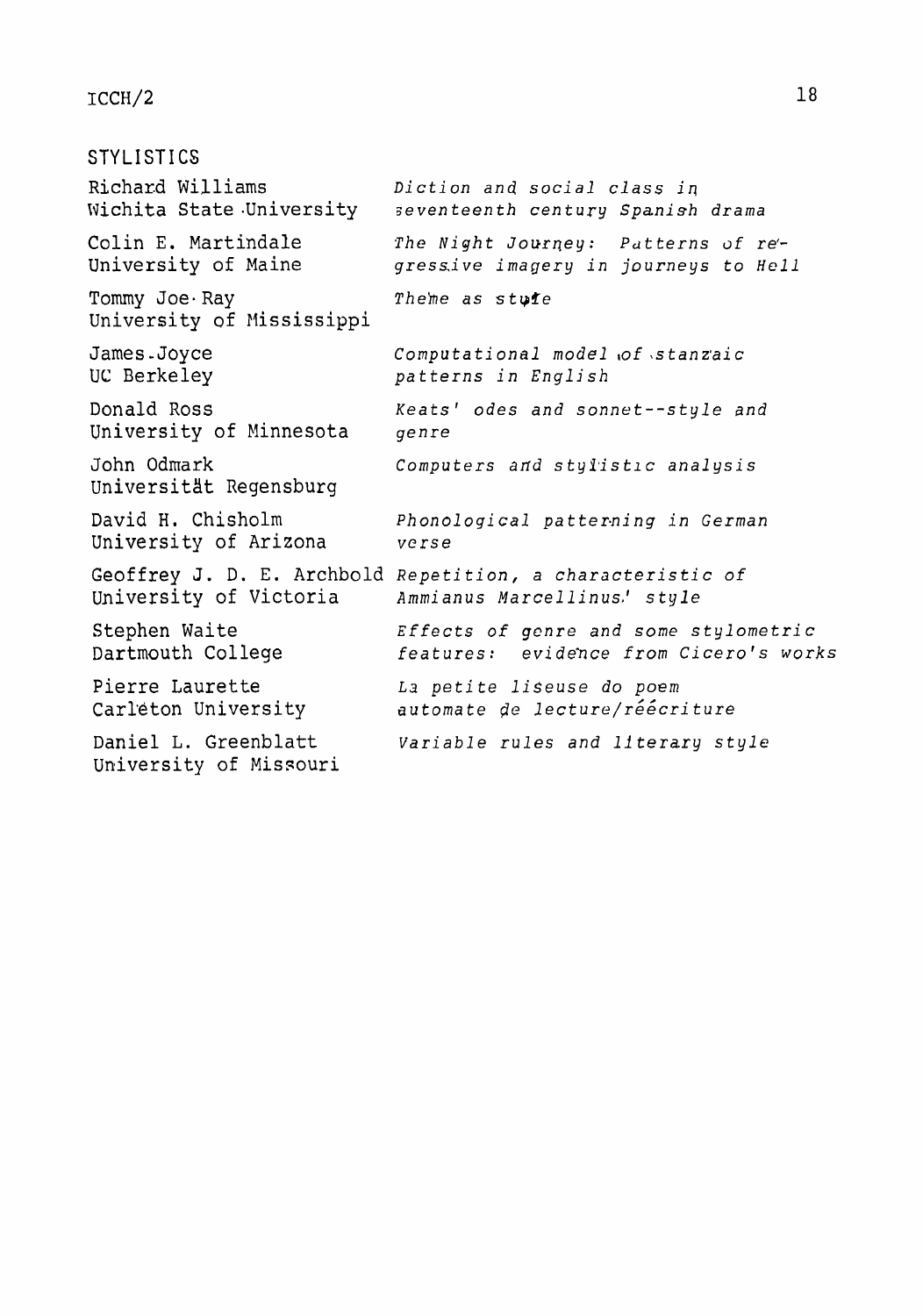SEVENTEENTH ANNUAL CONFERENCE NATIONAL FEDERATION OF ABSTRACTING AND INDEXING SERVICES INTERFACES INFORMATION ARLINGTON, MARCH 4 - 5, 1975

#### GONFERENCE COMMITTEE

| Ben H. Weil     | Exxon Research and Engineering Co.     |
|-----------------|----------------------------------------|
| Joseph Coyne    | National Technical Information Service |
| Anh Farren      | BioSciences Information Service        |
| A. Hood Roberts | Center for Applied Linguistics         |

### PROGRAM

**BIBLIOGRAPHIC** CONTROL **Ellis Mount Bibliographic** *standards* work-. Columbia University **nationally** Eric Clyde Bibliographic *standards* work--Canada Inst. S-T Information *internationally*  Lawrence Livingston *CONSER groject* **Council on** Library Resources Maureen LeFever **BIOSIS**  *BIOSIS/CAS/E~* **bibliographic guide for** *authors* and *editors*  USER ASPECTS Judy Wanger **Impact of on-line bibliographic** *Syster* **Development** Corp: *services--a preliminary* **report**  Colin **K. Mick** Impact of on-line search *services*  **Applied Communication** Res. *on public* **library operations James L. Carman** *Roles* **of** *intermediary and users*  University of **Georgia in bibliographic** retrieval sys.tems REPACKAGING OF ABSTRACTS Irving Zarember Amer. Petroleum Institute James Gape **Energy R&D Administration I**  *AYl /DLKWEiVT "Patent* Alerts" *ERDA* **Bibliographic Data** *Base*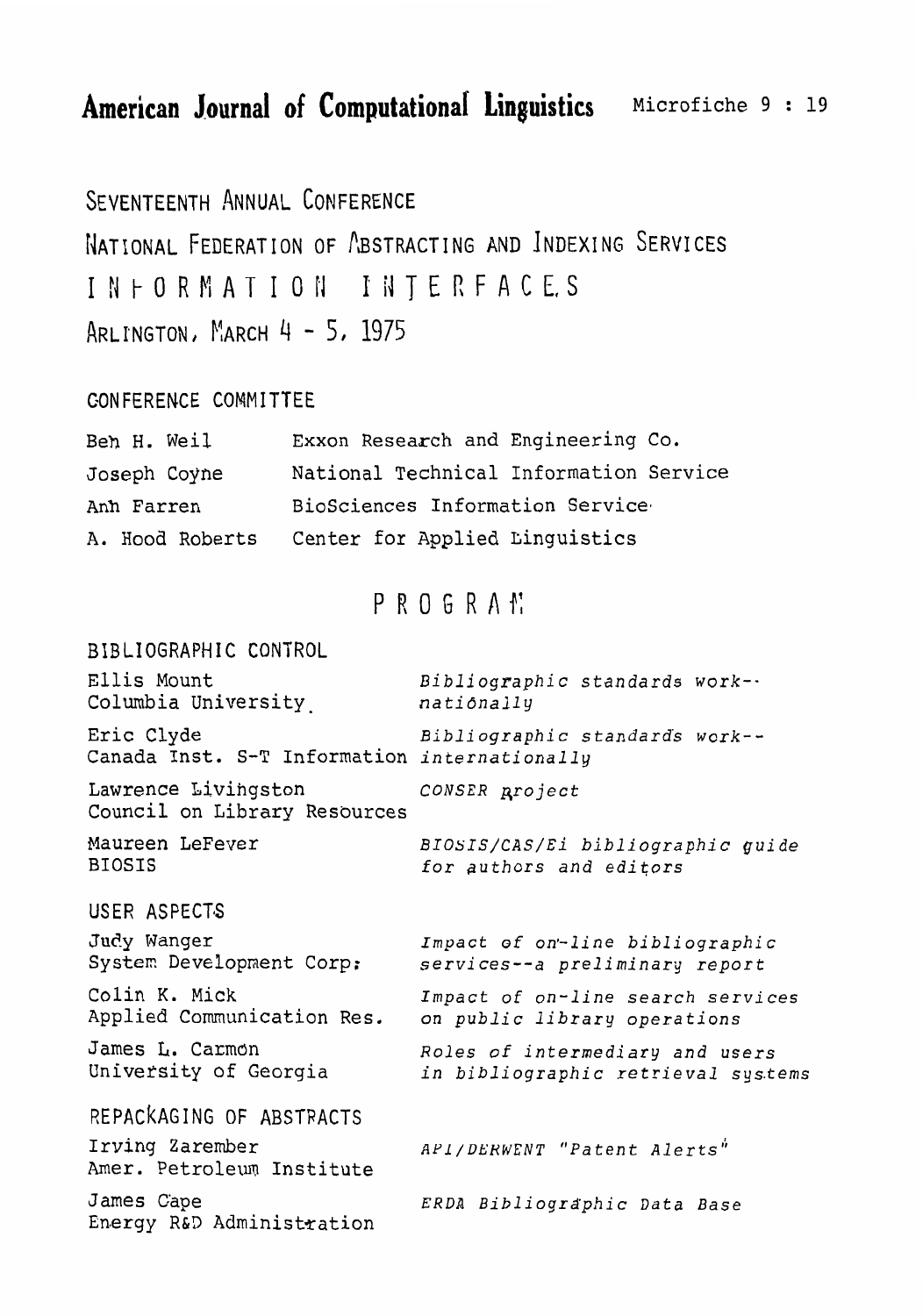#### **NFAIS**

**Douglas A. Fisher BIOSIS**  *HGEP*  MI LES CONRAD MEMORIAL LECTURE **Melvin 6.** Day Sharing--the *hope* of *the*  National Library of Medicine DOCUMENT ACCESS James L. Wood nfais *member* services study **Chemical Abstracts** Service *report*  Margaret H. Graham *API-CAIS experimental metropoli-*<br>Exxon Res. & Eng'g Co. tan library service Exxon Res. & Eng'g Co. Paul Zurkowski Business *implications* **Information Industry** Assoc. Roger Summit **Contains Con-line ordering of documents Lockheed** Retrieval Service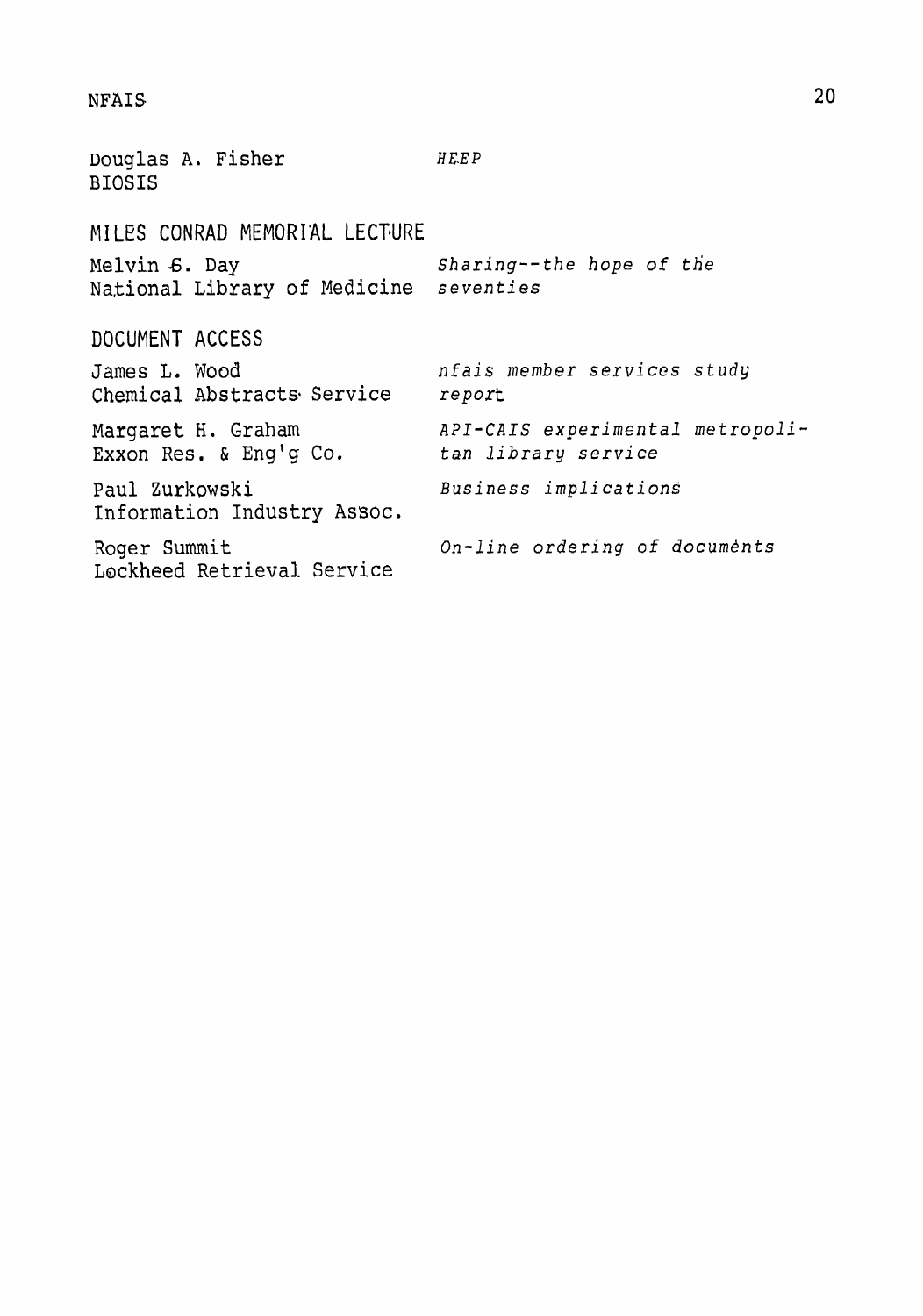

### COMPUTER TECHNOLOGY TO REACH THE PEOPLE

PROGRAM EXTRACTS

Martin **L.** Rubin **HumRRD** 

Lister **Hill: A national CAI network** 

Susan Wittig **University** of Texas **Austin** 

Kerry Mark Joëls<sup>.</sup> **Anes** Research Center

Lockheed Information public library *setting*  Systems

CAI in the composition classroom: some practical ansuers and some **philosophical** *problems* 

The megauniversity of Athens: **<sup>A</sup>**scenario for the future

0. **Firschein 61** R. **K.** Summat **Computerized** retrieval **in** 'tl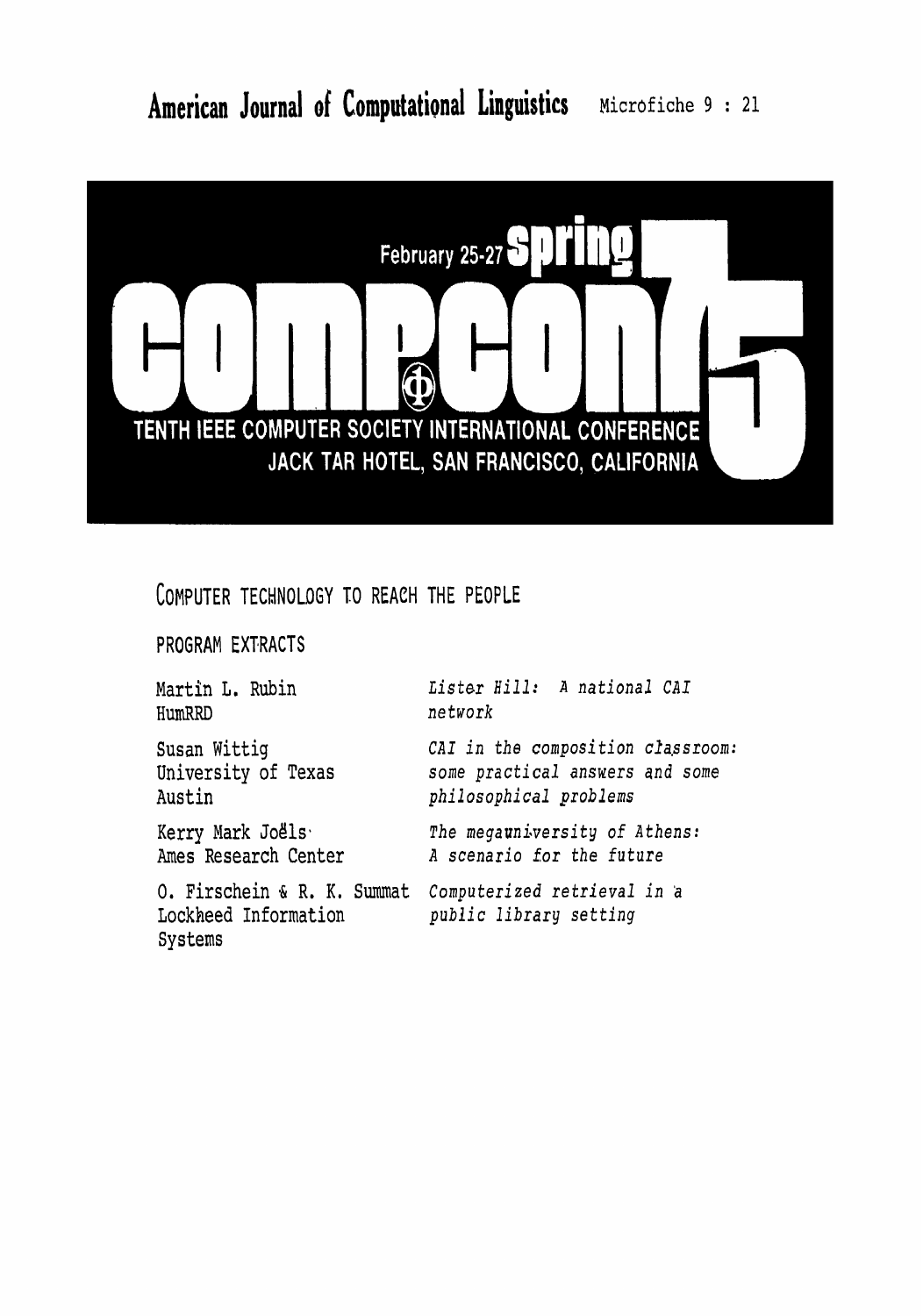I F I P SECOND WORLD CONFERENCE COMPUTERS IN EDUCATION **MARSEILLES** SEPTEMBER 1 - 5, 1975

**TO** BE HELD **UNDER THE** HIGH **PRESIDENCE OF THE** 

FRENCH MINISTRY OF EDUCATION

**Under the** patronage **of UNESCO, OECD, and the** Commission **of European Communities; with** the **assistance of the Direction ~Qne'rale de llIndustrie** and **the Intergovernmental** Bureau **\*for**  Informatics; in cooperation with the International Commission **on** Mathematical ~nsiruction **and** the **International Commission**  on Physics Education.

Organized by the Association Française pour la Cybernetique **Economiquq et** Technique

REG **I STRATI ON** 

**Registration is 500 F. until May 1;** 600 **Fa thereafter. Write to AFCET** - **B.P.** <sup>571</sup>- <sup>75826</sup>**Paris CEDEX** 17 **for** forms **and** details.

PROGRAM

-Wenty papers have been ingitied; 740 contributions **have** been **submitted to** referees.

**Information** xbout **the scope of the** conference **was** published on AJCL Card 8.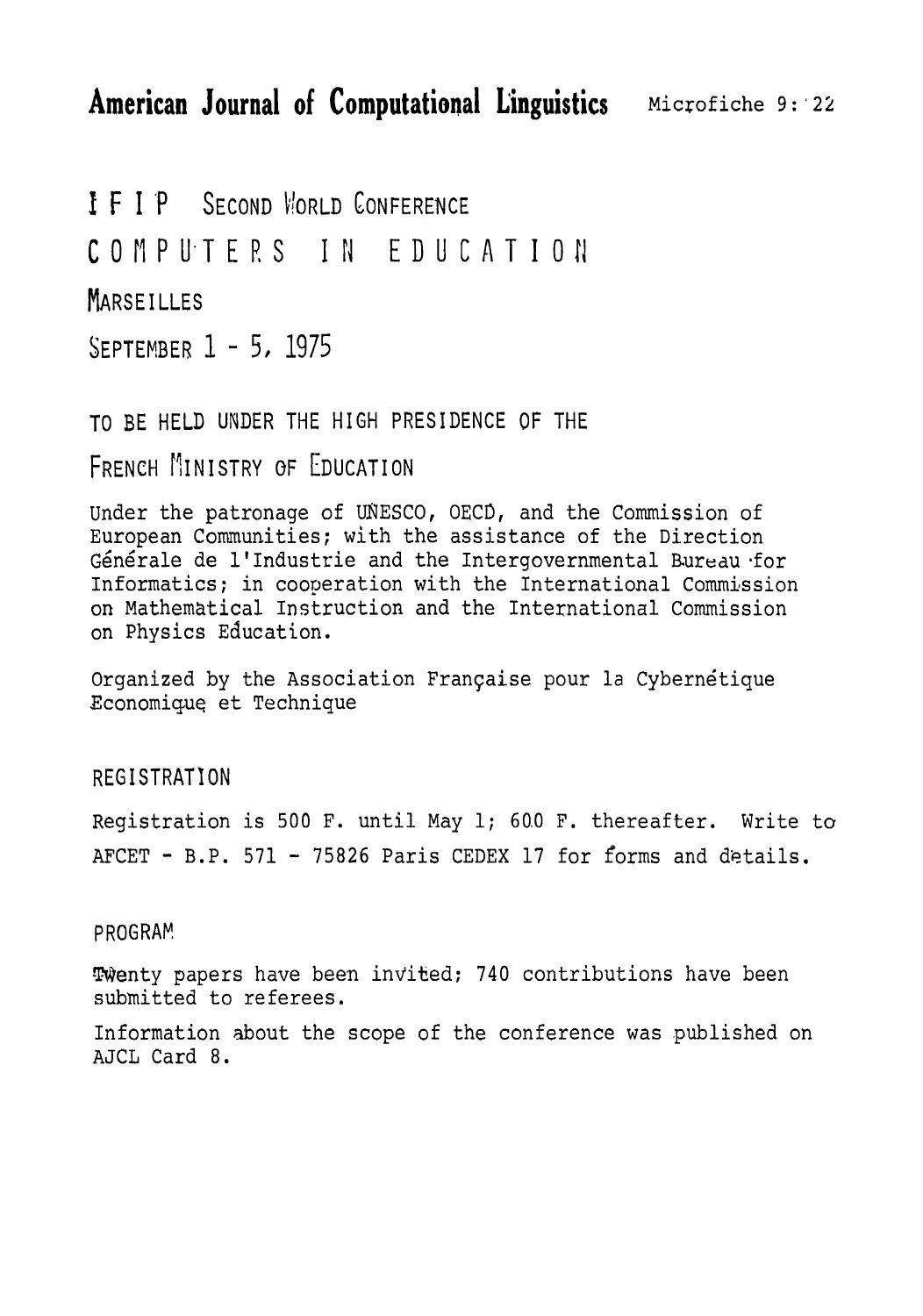CONFERENCE ON NATIONAL PLANNING **FOR INFORKATICS** IN

DEVE LOPIIIG COUilTPIES

BAGHDAD

 $10VENBER$  2 - 6, 1975

For **full information:** 

**Dr. H, A.** Al-Bayati blr. **A.** A. M. **Veenhuis**  National Computers Centre for Information<br>
P.O. Box 3261 - Saadoon P.O. Box 10253 P.O. Box 3261 - Saadoon<br>Baghdad, Iraq

Intergovernmental Bureau<br>for Informatics 00144 Rome, Italy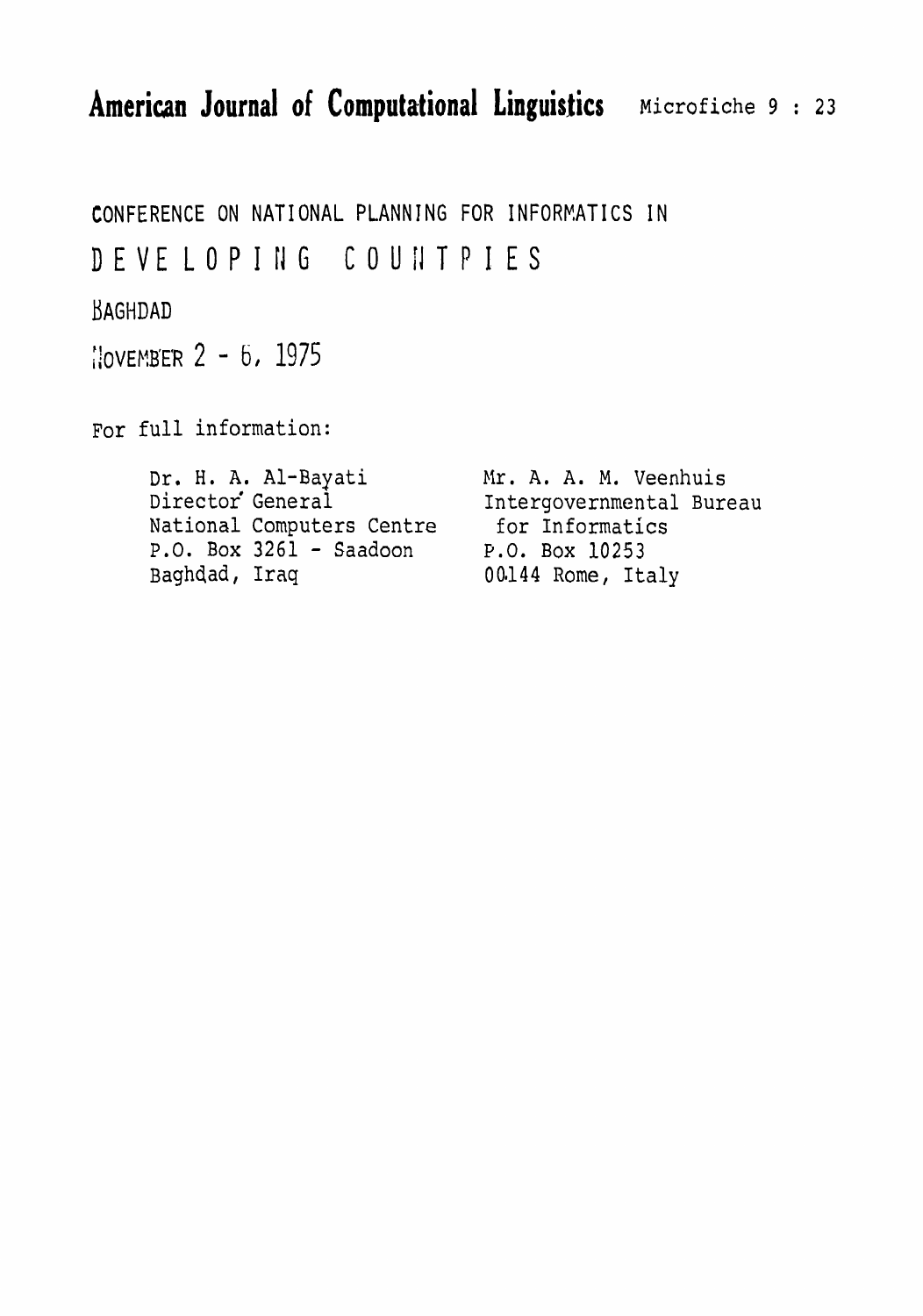**NEW** DEPUTY **DIRECTOR** FOR **NATI** ONAL **SCI** ENCE **FOUNDATION** 

Richard C. Atkinson, Stanford psychologist, is President Ford's nominee, according to a March 4, 1975., release.

Atkinson, a creative **designer** and user **of** mathematical **models**  for memgry, learning, and behavior, is assistant dean of the school of Humanities and Sciences at Stanford and chairman of its **Psychology department** 

**<sup>A</sup>member** of the **National Academy** of Sciences, National Academy of Education, and the American Academy of **Arts** and Sciences, Dr. Atkinson has written or edited **ten books** and more than a hundred professional papers. He **was** educated at Chicago and Indiana, and has taught at UCLA and Michigan.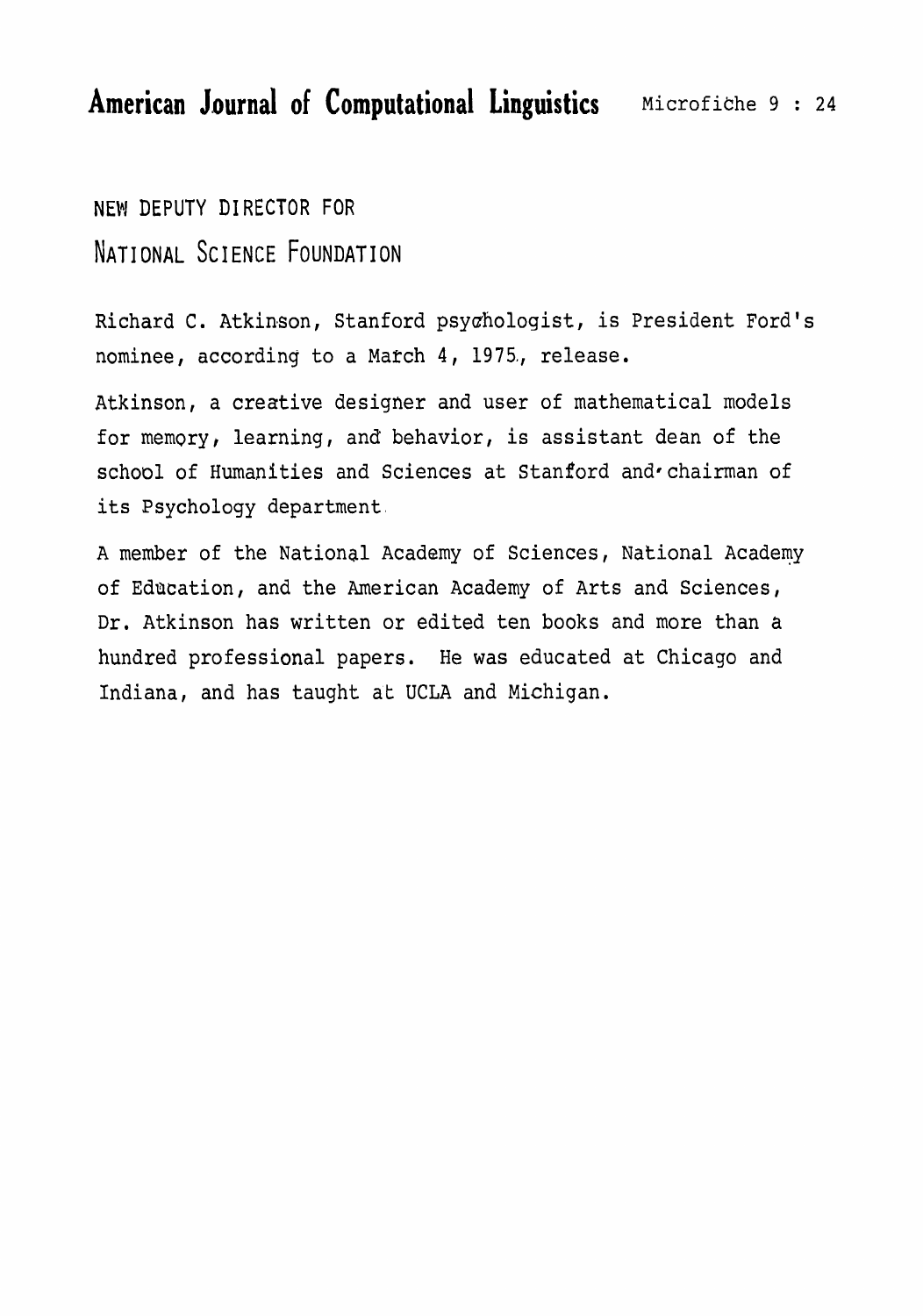NATIONAL ENDOWMENT FOR THE HUMANITIES **CALENDAR OF** APP-LI **CAT1 ON DEADLINES SPRING AND** EARLY SUMMER

1975

May 9 Research Grants **Beginning after January 1, 1976** Simone Reagor, Division Director - 202-382-1072 **Six programs:** <u>Research tools</u> (dictionaries, biblio-<br>graphies, guides, and catalogs). Research centers (major **research** collections **with** topical focus) . International conferences for the Bicentennial (the **deadline** for **this** program **is past). State and local**  history **(scholarship and** archives). **Editing (of his**torical and literary **papers** of scholarly **value).**  General \*research.

May 12 Fellowships **For 1976-1977** 

**James Blessing,** Division **Director** - **202-382-1491**  Independent study and research **for scholars, teachers, writers, and** other **interpreters** of the **humanities who**  have **produced** or demonstrated promise of **producing significant contributions to knowledge.** Six months **(to** \$10 **,d00)** or **twelve months (to** \$20,000).

- June 26 Public **Programs Beginning after December 15** ,' <sup>1975</sup> John Barcroft, Division Director - 202-382-1111 Museum personnel program. **University** or -internship programs, **seminars,** or **workshops** to **train** interpreters.
- July 1 Education Programs Beginning after January 1, 1976 Roger Rosenblatt, Division Director - 202-382-5891 Program grants for critical re-examination of the **content,** orgahization, and **method** of presentation of a group **of related courses or an ordered program of study in the humanities. The central topic can be a**  region, **culture, era, etc.;** or a program can be **defined by a** curr-icular **level.** Limit, \$180,000 in **three years.**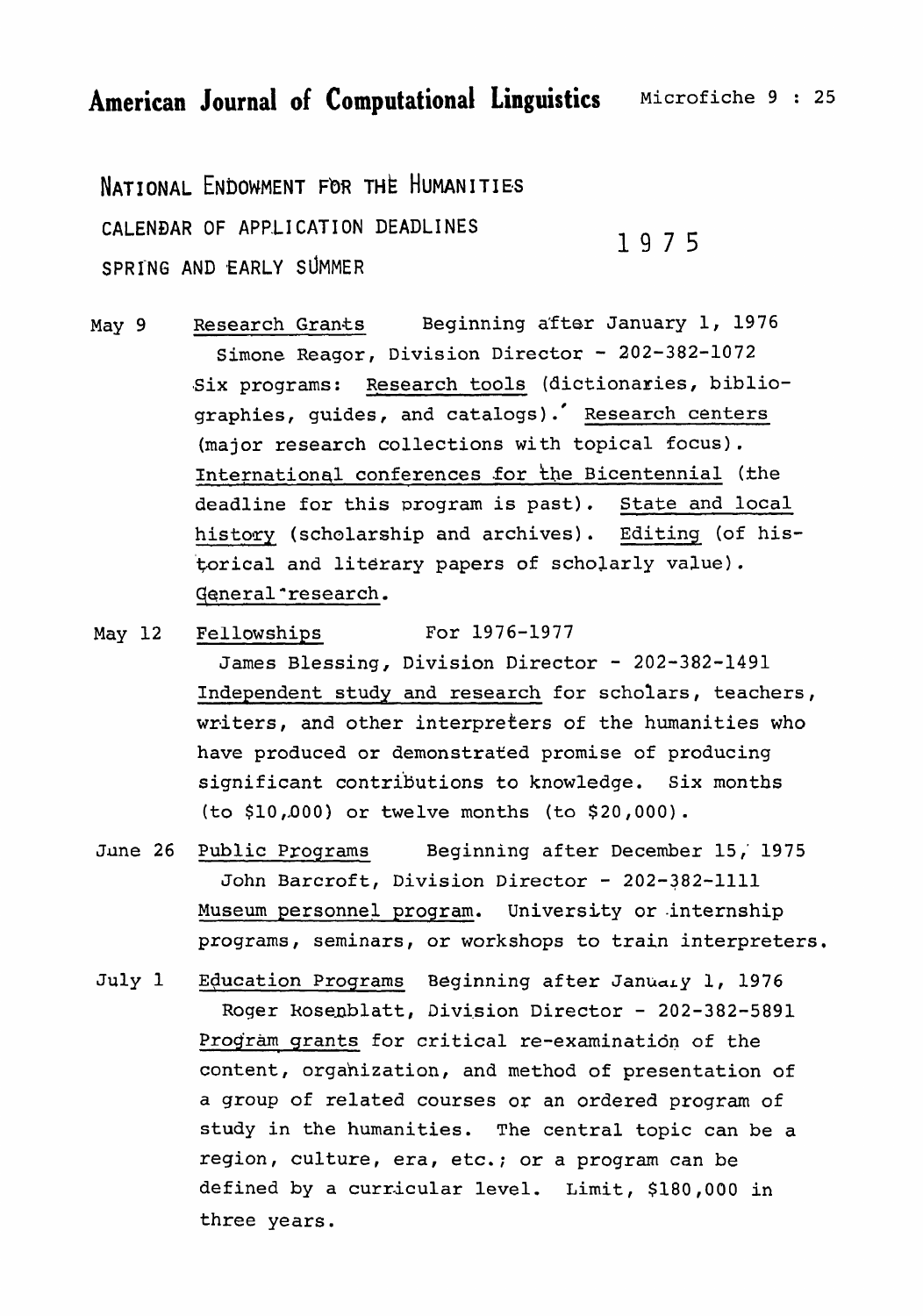REV1 SED **DRAFT**  A NATIONAL PROGRAM FOR LIBRARY AND INFORMATION SERVICES

National **Comnission on** Libraries and Information Science Suite 601, 1717 K Street NW Washington 20036

The commission expects to introduce draft Federal legislation during **1976. The** draft reflects **comments** received in letters **and obtained through regional** hearings **and** the **professional press,** 

### INDEX **THORISTICUS**

Roberto **Busa,** S:J. **Fondamente NoVe** 4885 **30121** Venezia Italy

Progress during 1974: **32 volumes** of **the Index** Thomisticus, 23 volumes of the **Concordantia** Prima, and 9 **volumes of the**  Indices Distributionis, **making** 36,000 pages **in all, photucom**posed. "Photocomposit'ion time **was 60** second per page: slow **but** perfect!'' **according** to Father **Busa.** Ten volumes **have been**  printed, bound, and published. **Some** 20 to 25 volumes are **still to be** prepared.